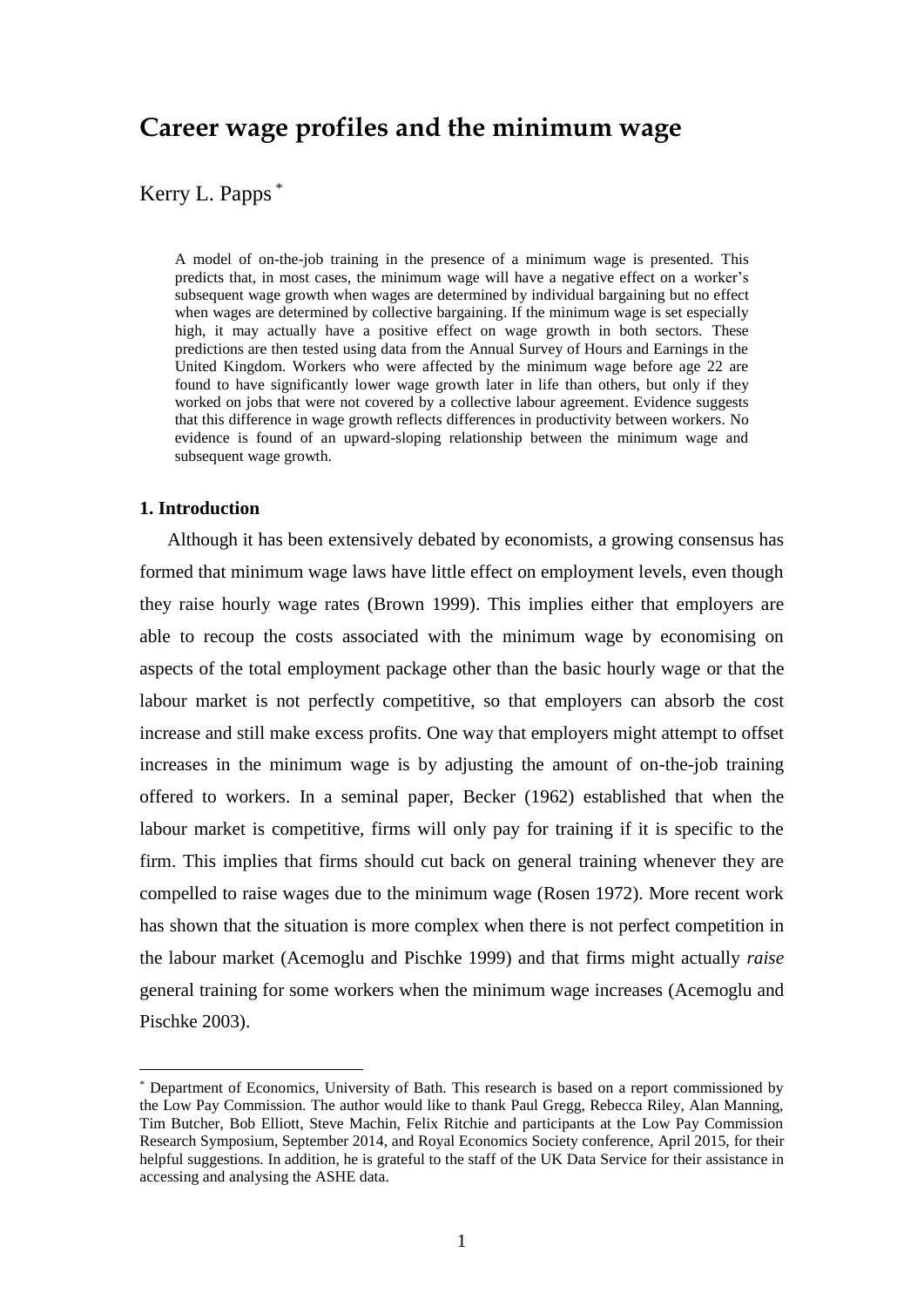The nature of the relationship between the minimum wage and training has important implications for policy makers. The fact that on-the-job training has a large effect on subsequent wage growth and most training takes place during the early stages of workers' careers is often given as a justification for allowing young workers to be paid wages less than the adult minimum (Eyraud and Saget 2005). However, if Acemoglu and Pischke's model applies, such 'youth rates' or 'sub-minimum wages' may have the opposite effect to that intended and may hinder young workers' abilities to move up the wage distribution over their working lives.

Previous empirical research has not conclusively established whether the minimum wage affects either the prevalence of on-the-job training or the rate of wage growth later in a worker's career (which should change if training levels are adjusted). Some authors have reported a negative relationship, while others have found insignificant results. Acemoglu and Pischke's work points to the importance of the level of competitiveness in the labour market, but no previous study has examined the role that the nature of wage bargaining plays in the relationship between minimum wages and subsequent wage growth. In some jobs wages are negotiated at the individual level, while in others, wages are bargained collectively. This variation may occur even within industries. If Pareto efficient outcomes are more likely to occur when wages are bargained collectively, it is possible that workers might be able to mitigate any negative effects of the minimum wage in this case.

This paper examines whether the long-run effects of the minimum wage on wage growth vary according to the nature of wage bargaining. A simple model of on-thejob training is presented, which implies that the minimum wage should have different effects on a worker's subsequent rate of wage growth depending on whether the worker is employed in the individual bargaining or collective bargaining sector of the labour market. Highly accurate longitudinal data from the Annual Survey of Hours and Earnings in the United Kingdom are then used to test these predictions. A natural experiment approach is taken, which involves comparing the wage growth of otherwise identical workers who were affected by the youth minimum wage to different degrees because they entered the labour market at different times. As well as providing the first evidence of how the effects of the minimum wage on wage growth vary by wage bargaining system, the paper provides evidence on the efficacy of youth rates in raising the wages of low-wage workers over their entire working lives.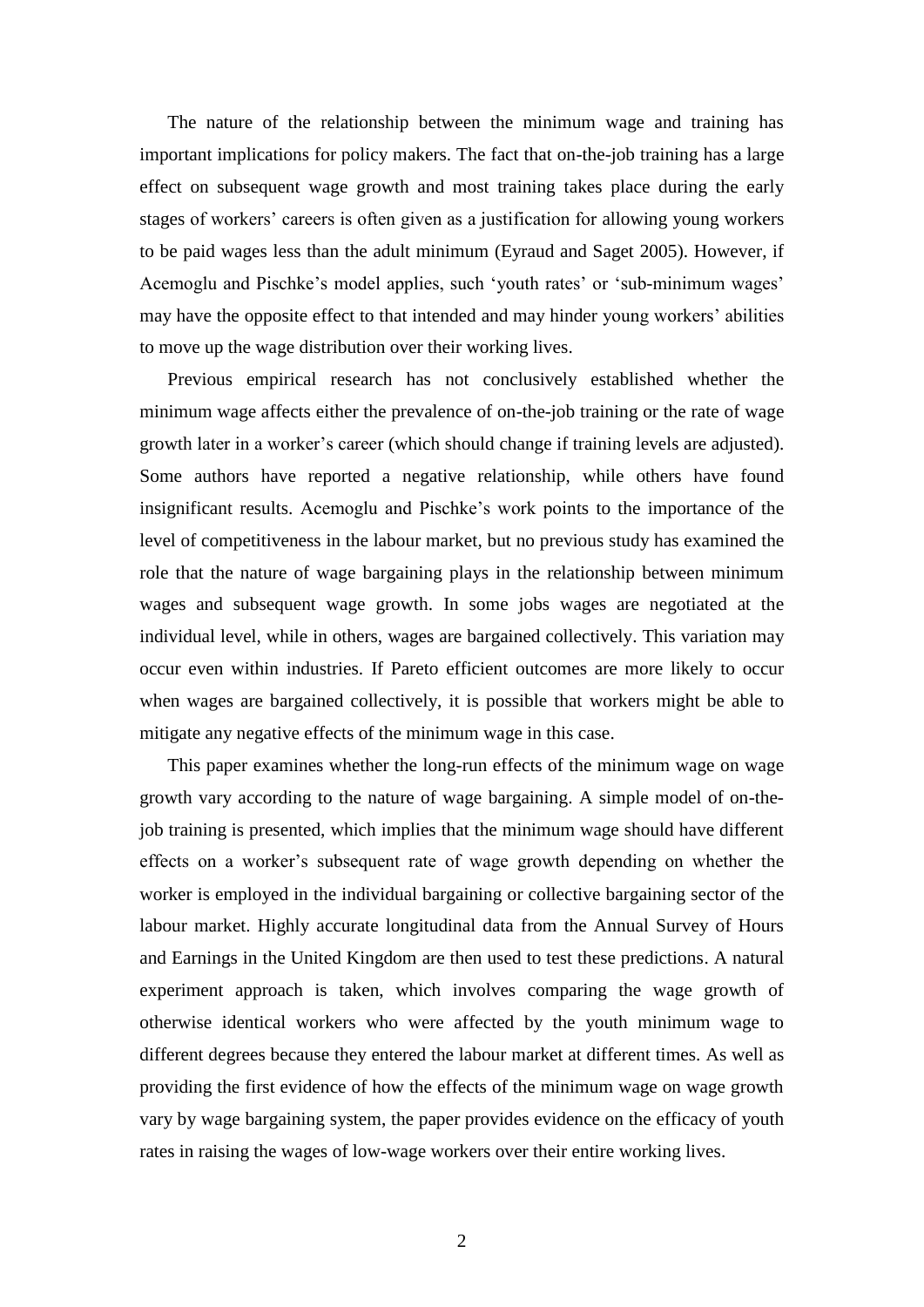#### **2. Background**

Early empirical studies of the training effects of the minimum wage used workers' wage growth rates as a proxy for their level of on-the-job training. These studies found a negative relationship between the minimum wage and wage growth (Leighton and Mincer 1981; Lazear and Miller 1981; Hashimoto 1982). Grossberg and Sicilian (1999) noted that there are three main problems with using wage growth as a proxy for training: wage growth depends on the fraction of job-specific training that takes place and the relative bargaining power of firms and workers; other theories of pay structure (such as Lazear's (1979) delayed compensation model) imply wage changes that are independent of productivity; and using wage changes across all workers fails to account for the fact that most training occurs early in a worker's career. As a consequence of these problems, more recent studies have used direct measures of training participation. Some of these found negative effects (Schiller 1994; Neumark and Wascher 2001), whereas others found an insignificant relationship (Simpson 1984; Grossberg and Sicilian 1999; Acemoglu and Pischke 2003; Arulampalam *et al*. 2004; Fairris and Pedace 2004).

Although the use of direct information on training avoids the issues noted by Grossberg and Sicilian, it suffers from a number of other problems. Firstly, the available training data are almost always poor measures of the breadth and extent of actual activities that raise a worker's future productivity. Secondly, the benefits of some training might be very small or might be primarily received by firms, meaning that they have little direct effect on a worker's welfare. Finally, a narrow focus on training is unable to provide evidence to policymakers of how much the introduction of a youth minimum wage rate might raise young workers' incomes over their entire careers.

For these reasons, this paper revisits the link between minimum wages and subsequent wage growth, using modern panel data and a natural experiment design to address Grossberg and Sicilian's concerns. Two recent papers have examined how a person's exposure to the minimum wage while young affects his/her subsequent wage outcomes. However, neither of these takes into account the extent to which the minimum wage affects a specific young worker's wage (and potentially level of training). Neumark and Nizalova (2007) only observe mature workers and determine what minimum wage they were likely to have faced in the past, based on their age and current state of residence. Cardoso (2009) used longitudinal data over a long period,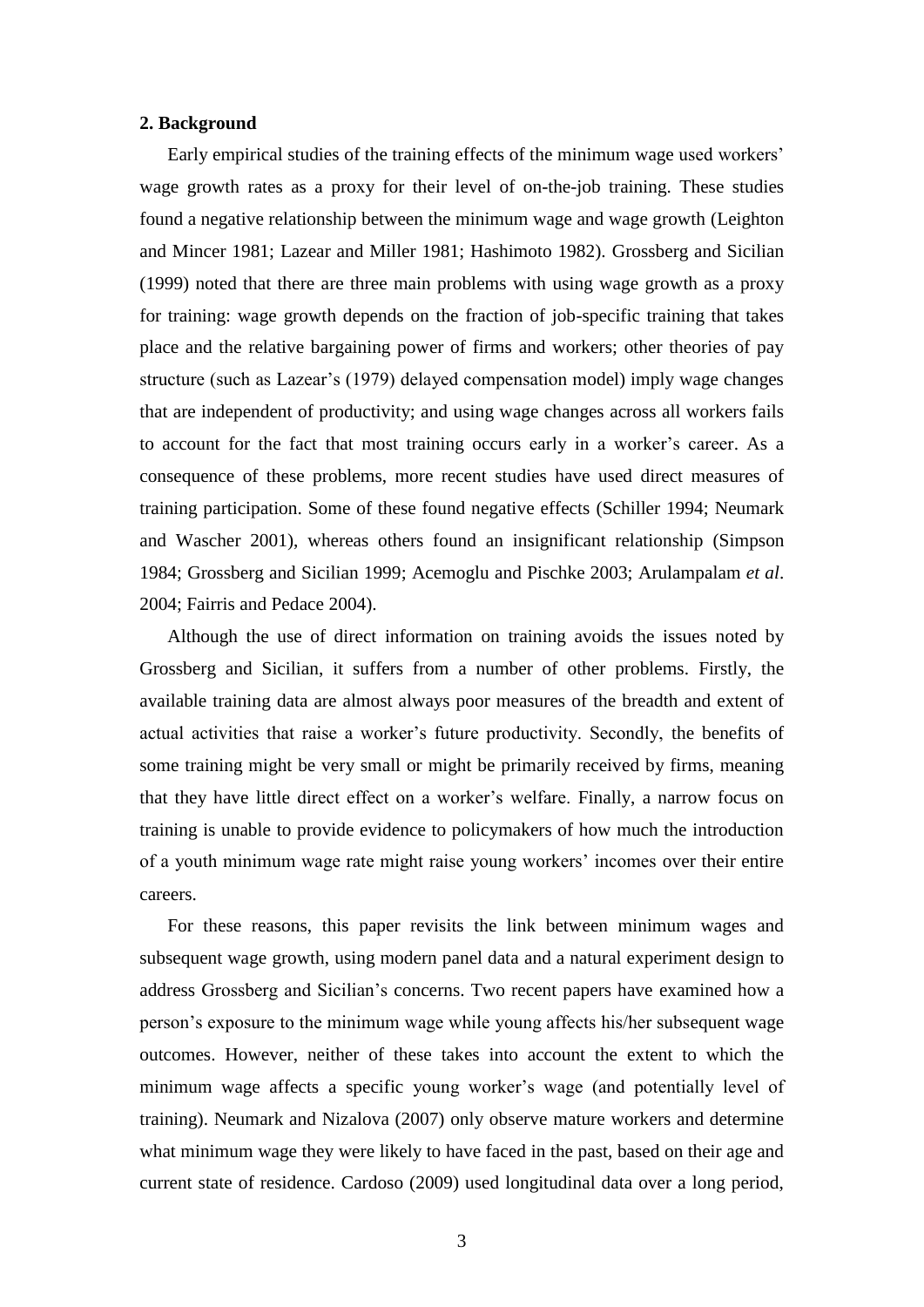but assigned a minimum wage based only on the year workers were born and when they entered the labour market, not on whether they were actually bound by the minimum wage during their youths. Neumark and Nizalova found evidence of a negative long-term effect of the minimum wage on wages, whereas Cardoso found evidence of a positive effect on wages but also a negative effect on the wage-tenure profile.

Furthermore, unlike other studies that have looked at wage growth, the focus here is on the *difference* in wage growth between minimum wage workers in two sectors of the economy – jobs with individual wage bargaining and jobs with collective bargaining. The only related previous study was Acemoglu and Pischke (2003), who analysed how the effects of the minimum wage on training vary by level of labour market competitiveness, as measured by industry wage differentials. They found some weak evidence that training is positively related to the minimum wage among workers in less competitive sectors of the United States economy. However, Acemoglu and Pischke were restricted by their data source (the National Longitudinal Survey of Youth 1979) to focus on training undertaken between ages 22 and 29, which is likely to be too late to capture most of the general on-the-job training undertaken by minimum wage workers. These data also provided rather imprecise measures of a worker's hourly wage (and hence whether the worker was bound by the minimum wage), as they rely on retrospective survey responses.

#### **3. The United Kingdom National Minimum Wage**

A national minimum wage was introduced in the United Kingdom on 1 April 1999, covering all workers aged 18 and over. Initially, this consisted of an adult rate for those aged 22 and over, set at £3.60, and a development rate for those aged 18-21, set at £3.00. On 1 October 2004, a (lower) rate was introduced for workers aged 16- 17. On 1 October 2010, the age limit for the adult rate was lowered to 21 and an apprentice rate was introduced, for apprentices aged 16-18 or those aged 19 and over and in their first year of their apprenticeship. The minimum wage rates are reviewed each year by the Low Pay Commission, an independent advisory body which makes recommendations to the Government. The Government has chosen to increase all of the rates each October since 2000, but by varying amounts each year. By October 2010, the adult rate was £5.93, the development rate was £4.92, the 16-17 rate was £3.64 and the apprentice rate was £2.50.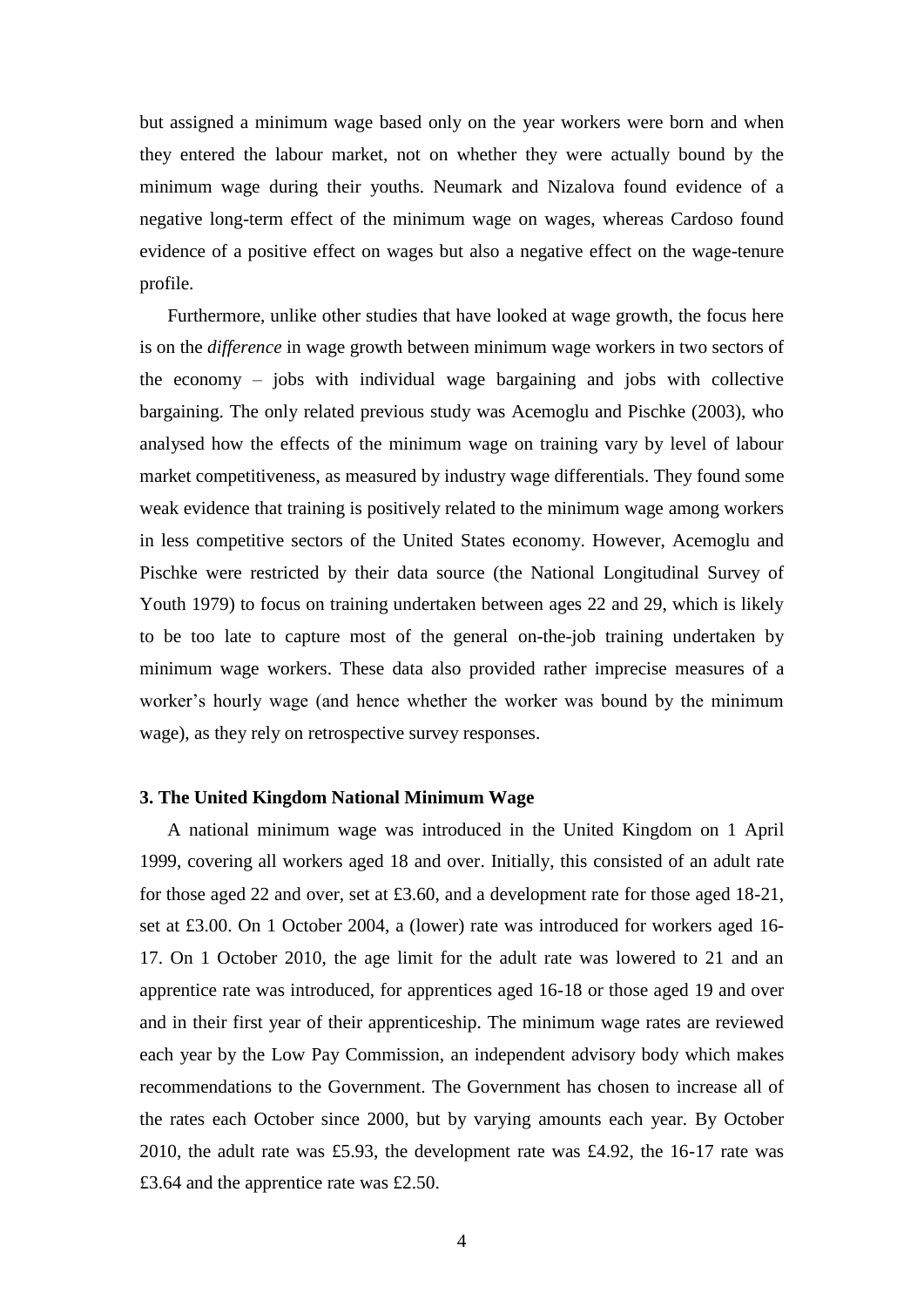The minimum wage applies to all workers who have a contract to do work personally, rather than for a customer or client. Hence, it applies to casual workers, temporary workers and agency workers, but not to the self employed. For the purposes of the minimum wage, a worker's hourly wage is calculated by dividing his/her total gross pay for the reference period (normally a month) by total hours worked during that period. Incentive pay is included in this calculation, but not premium pay for shift or overtime work. All time spent doing on-the-job training (and time spent travelling to and from it) is subject to the minimum wage.

#### **4. Theory**

Consider a model in which each worker, indexed by *i*, is assumed to work in the labour market for  $T+1$  periods. A worker's marginal revenue product is assumed to consist of a fixed component  $\mu$ , which captures differences in productivity between workers, and a time-varying component *γ*, which captures the fact that productivity initially increases over the life cycle, before falling. Workers are able to engage in onthe-job training; however, the decision of whether to provide this is made by the firm. Training is assumed to take place during the initial period of employment only and to produce human capital gains for the following *T* periods. The cost of training manifests itself as a fall of  $\theta$  in marginal revenue product in the first period, where  $\theta \in [0, \theta_{\text{max}}]$ . The benefits of training are a rise of  $f_t(\theta)$  in marginal revenue product in periods 1 to *T*. To ease exposition, the following functional form is used:

 $f_t(\theta_i) = \beta_t \theta_i$ , where  $\beta_{t+1} > \beta_t$  and  $\Delta \beta_{t+1} < \Delta \beta_t$ ,  $\forall t$ . (1)

Equation 1 is consistent with a setting in which the benefits from training (in terms of increases in marginal revenue product) are realised over multiple periods, but that the largest gains come first and that eventually the growth rate in marginal revenue product falls to that of untrained workers.

All training is assumed to be general in nature and, hence, perfectly transferable to other jobs. There is an exogenous job separation rate (among jobs with the same wage) of *p* and a discount rate of *r*. It will be assumed that the marginal cost of training will be outweighed by the expected marginal benefits of training after  $\hat{t}$  posttraining periods (where  $\hat{t} < T$ ):

$$
\sum_{t=1}^{\hat{t}} \frac{(1-p)^t \beta_t}{(1+r)^t} > 1.
$$
\n(2)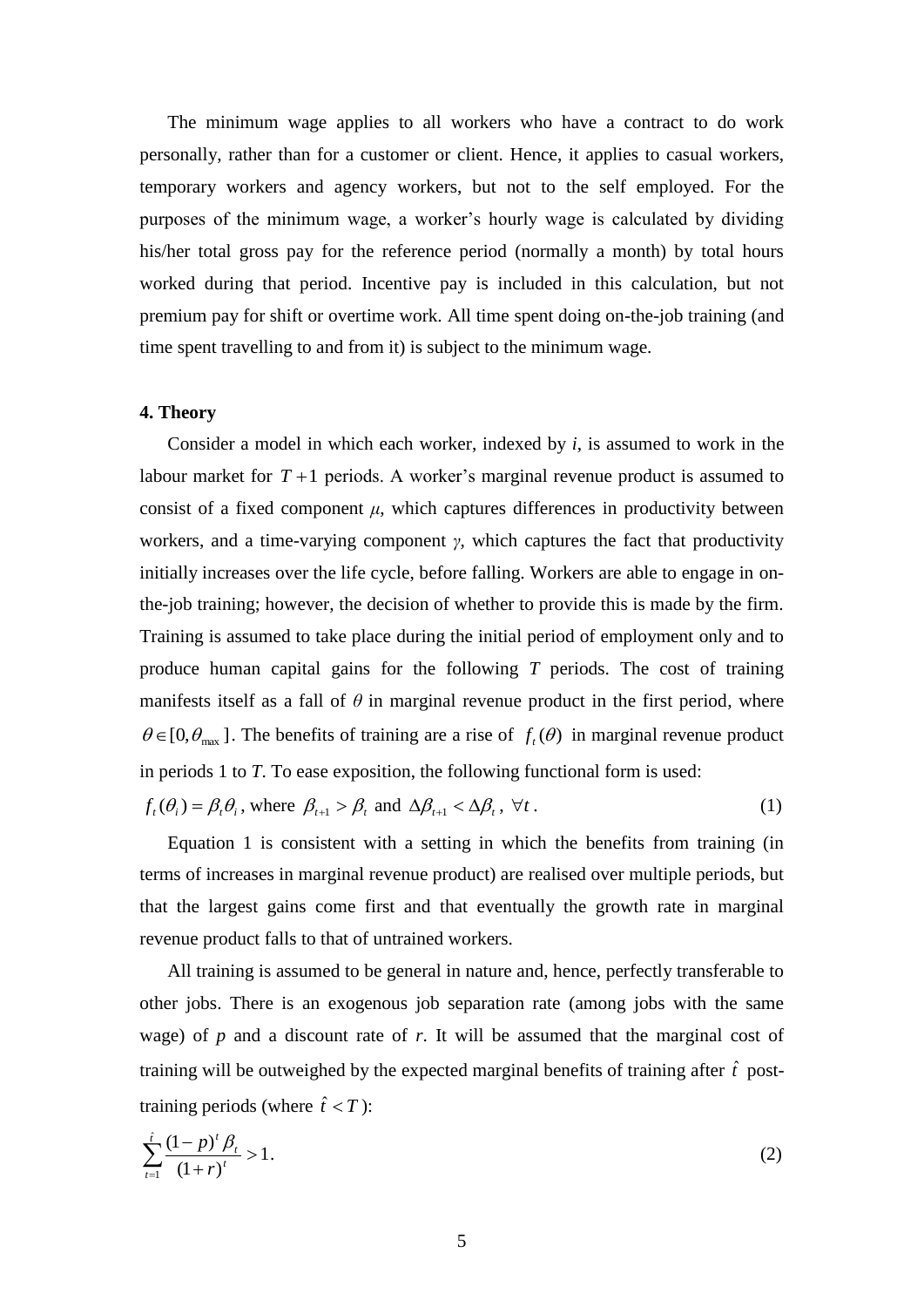Assume that the labour market is imperfectly competitive, so that there is a surplus equal to  $\phi$  per worker each period.<sup>1</sup> It is assumed that there are two sectors in the labour market: a sector with individual bargaining and a sector with collective bargaining and that workers can freely move between sectors. The situation in each sector is discussed in turn.

### *Individual bargaining*

<u>.</u>

If workers bargain individually, they will be unable to obtain any of the surplus. Therefore, a worker's wage in any period is given by:

$$
w_{it} = \begin{cases} \mu_i + \gamma_t - \theta_i & \text{if } t = 0\\ \mu_i + \gamma_t + \beta_t \theta_i & \text{if } t = 1, ..., T \end{cases}
$$
 (3)

Suppose initially that there is no minimum wage. The level of training has no effect on a firm's profits, but the firm can maximise their workers' utility by choosing the optimal level of training:

$$
\max_{\theta_i} -\theta_i + \sum_{t=1}^T \frac{(1-p)^t \beta_t \theta_i}{(1+r)^t}.
$$
\n(4)

Given the assumption made about training costs in equation 2, it must be the case that all firms choose the maximum amount of training available,  $\theta_{\text{max}}$ , which is the same for all workers.<sup>2</sup> From equation 3, the wage in the initial period is  $_{0} - \nu_{\rm max}$  $w_{i0}^* = \mu_i + \gamma_0 - \theta_{\text{max}}$ .

Suppose now that a minimum wage  $\overline{w}$  is introduced. The firm's profit maximisation problem can be written as follows:

$$
\frac{\max}{\theta_i} \mu_i + \gamma_0 + \phi - \theta_i - w_{i0} + \sum_{t=1}^T \frac{(1-p)^t (\mu_i + \gamma_t + \phi + \beta_t \theta_i - w_{it})}{(1+r)^t}, \text{ subject to}
$$

 $w_{i0} = \max\{ \mu_i + \gamma_0 - \theta_i, \overline{w} \}$  and  $w_{it} = \max\{ \mu_i + \gamma_t + \beta_t \theta_i, \overline{w} \}, \forall t = 1, ..., T$ . (5) Obviously, if the minimum wage is set below  $w_{i0}^*$ , it will have no effect on the

amount of training taking place. However, if  $\overline{w} > \mu_i + \gamma_0 - \theta_{\text{max}}$ , the minimum wage will prevent the optimal level of training from taking place, because the firm's profits

 $1$ . The presence of a surplus implies that the firm operates in an imperfectly competitive product market and implicitly assumes that the workers and firms are bargaining over points on a vertical contract curve.

<sup>2</sup> This contrasts with Acemoglu and Pischke's (2003) model, which assumed that no training takes place in the absence of a minimum wage.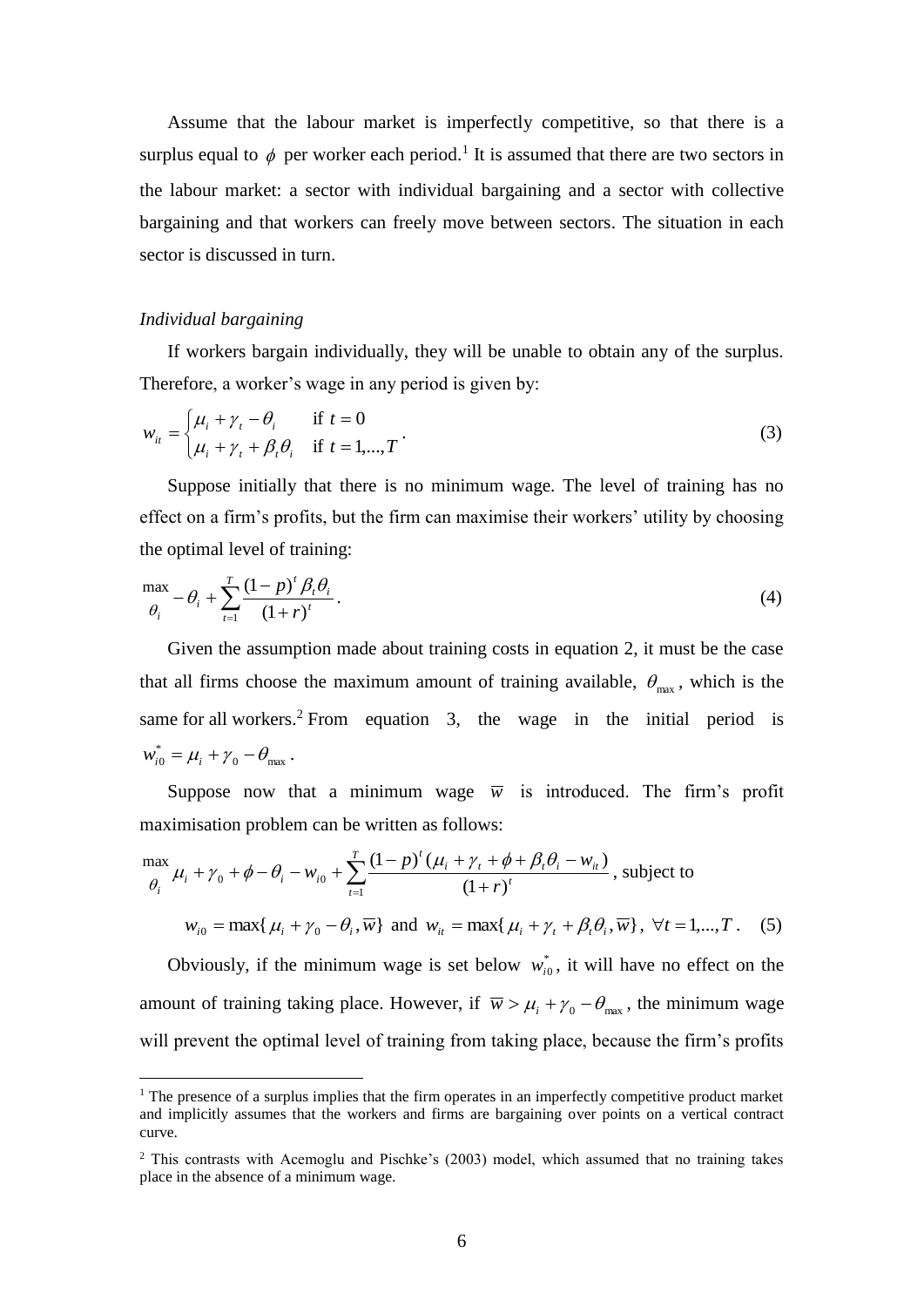will fall in this case. Because both *γ* and *β* increase over time, as the minimum wage rises, it will bind first in period 0, then in period 1 and so on. If it binds only in period 0, the optimal level of training will be:

$$
\overline{\theta}_i = \mu_i + \gamma_0 - \overline{w} = \theta_{\text{max}} - \overline{w} + w_{i0}^*.
$$
\n<sup>(6)</sup>

Equation 6 represents a case of perfect crowding out between the minimum wage and the amount of training, as would occur in a perfectly competitive labour market. As Becker (2009) explains, firms "provide general training only if they [do] not have to pay any of the costs".

Note that the following relationship holds between a worker's wage and his/her level of training in the constrained and unconstrained states:

$$
\overline{w} - w_{i0}^* = \overline{w} - (\mu_i + \gamma_0 - \theta_{\text{max}})
$$
  
=  $\theta_{\text{max}} - \overline{\theta}_i$ . (7)

There is a negative relationship between training and the minimum wage. Once the minimum wage rises so high that training is cut to zero, the firm will retain the worker as long as it still makes excess profits from doing so. Further minimum wage increases will have no effect on training, until the minimum wage binds in period  $\hat{t}$ . When this happens, the firm will find it profitable to increase training up to the point where the worker's post-training wage is just equal to the minimum wage, namely:

$$
\overline{\theta}_{i} = \frac{\overline{w} - \mu_{i} - \gamma_{\hat{i}}}{\beta_{\hat{i}}} = \frac{\overline{w} - w_{i0}^{*} + \gamma_{0} - \gamma_{\hat{i}} - \theta_{\text{max}}}{\beta_{\hat{i}}}.
$$
\n(8)

As in Acemoglu and Pischke (2003), the level of training is now positively related to the minimum wage, because by increasing training, firms can raise productivity in the following period, knowing that they can continue to pay the minimum wage regardless.

Therefore, a complete description of the firm's decision is that it will provide the following amount of training:

$$
\overline{\theta}_{i} = \begin{cases}\n\theta_{\text{max}} & \text{if } \overline{w} \leq w_{i0}^* \\
\theta_{\text{max}} - \overline{w} + w_{i0}^* & \text{if } w_{i0}^* < \overline{w} \leq \mu_{i} + \gamma_{0} \\
0 & \text{if } \mu_{i} + \gamma_{0} < \overline{w} \leq \mu_{i} + \gamma_{i} \\
\frac{\overline{w} - w_{i0}^* + \gamma_{0} - \gamma_{i} - \theta_{\text{max}}}{\beta_{i}} & \text{if } \mu_{i} + \gamma_{i} < \overline{w} \leq \mu_{i} + \gamma_{i} + \beta_{i} \theta_{\text{max}} \\
\theta_{\text{max}} & \text{if } \mu_{i} + \gamma_{i} + \beta_{i} \theta_{\text{max}} < \overline{w}\n\end{cases}
$$
\n
$$
(9)
$$

provided that it makes non-negative expected profits from doing so, that is: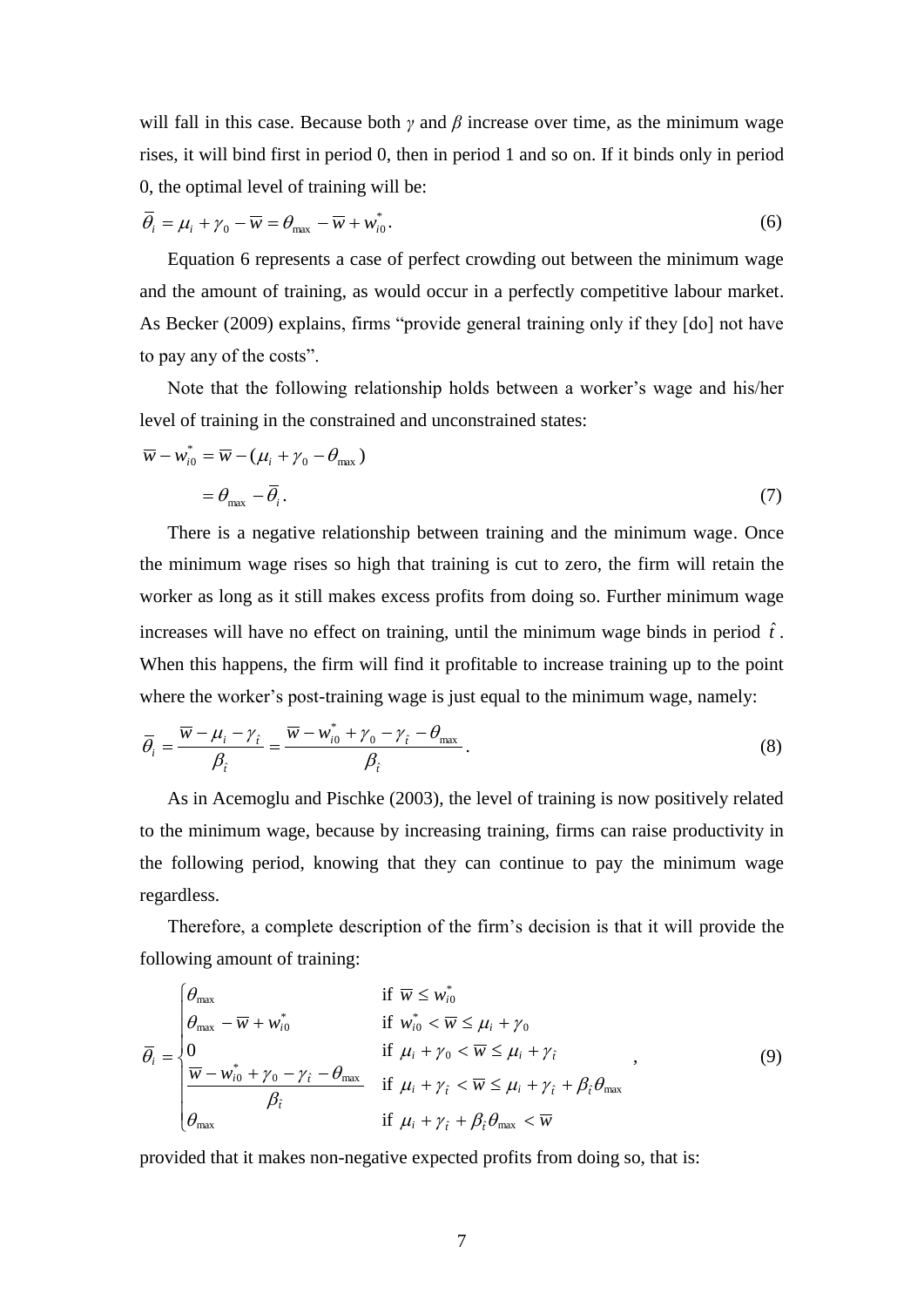$$
\mu_{i} + \gamma_{0} + \phi - \overline{\theta}_{i} - w_{i0} + \sum_{t=1}^{T} \frac{(1-p)^{t} (\mu_{i} + \gamma_{t} + \phi + \beta_{t} \overline{\theta}_{i} - w_{it})}{(1+r)^{t}} \ge 0.
$$
\n(10)

Note that when  $\phi = 0$ , equation 10 reduces to the profit constraint for the competitive sector:  $\mu_i + \gamma_0 - \theta_i \geq \overline{w}$ .

#### *Collective bargaining*

Suppose now that workers bargain collectively and obtain a share,  $\pi$ , of the total surplus. Hence, their wage schedule will be:

$$
w_{it} = \begin{cases} \mu_i + \gamma_t + \pi \phi - \theta_i & \text{if } t = 0\\ \mu_i + \gamma_t + \pi \phi + \beta_t \theta_i & \text{if } t = 1, ..., T \end{cases}
$$
(11)

Since the firm still earns the same rent each period, regardless of the level of training, in the absence of a minimum wage, the optimal level of training will be the same as under individual bargaining (that is,  $\theta_{\text{max}}$ ). However, now if a minimum wage is imposed, the situations diverge. If the firm acts unilaterally in response to the minimum wage, the optimal level of training will be the same as in equation 9, except that now  $w_{i0}^* = \mu_i + \gamma_0 + \pi \phi - \theta_{max}$  $w_{i0}^* = \mu_i + \gamma_0 + \pi \phi - \theta_{max}$ . This outcome is Pareto inefficient, because by reducing future wages but increasing training, firms can increase workers' lifetime income without affecting profits. When workers bargain collectively with firms, it is reasonable to think that they will be able to achieve the Pareto efficient outcome.

Specifically, if workers' wages are reduced by some amount  $\alpha$  in every future period, they can be increased by  $\alpha \sum_{t=1}^{T} (\frac{1-t}{1+t})$ *t t r p* 1 ) 1  $\alpha \sum_{i=1}^{T} (\frac{1-p}{n})^i$  in period 0 to leave firms' expected profits unchanged. Workers will wish to keep substituting future wages to keep training at the unconstrained optimum ( $\theta_{\text{max}}$ ) until  $\alpha = \pi \phi$ . At this point, future wages will be equal to those in the individual bargaining sector. The firm will not be willing to swap future wages for training any further, because they know workers will switch to the individual bargaining sector immediately after period 0. Hence, the optimal training is given by: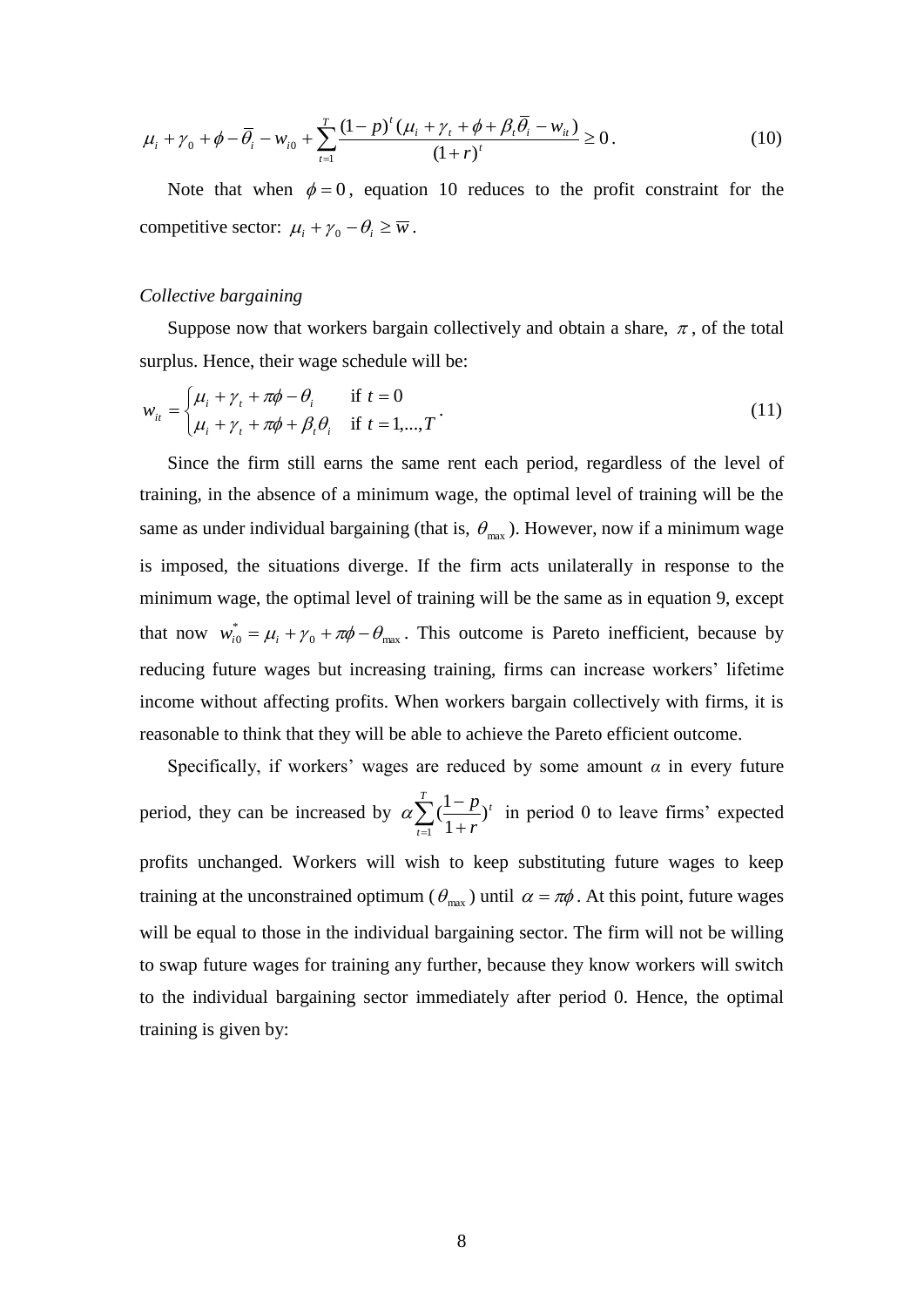$$
\overline{\theta}_{i} = \begin{cases}\n\theta_{\text{max}} & \text{if } \overline{w} \leq w_{i0}^{*} + \psi \\
\theta_{\text{max}} - \overline{w} + w_{i0}^{*} + \psi & \text{if } w_{i0}^{*} + \psi < \overline{w} \leq \mu_{i} + \gamma_{0} + \pi\phi + \psi \\
0 & \text{if } \mu_{i} + \gamma_{0} + \pi\phi + \psi < \overline{w} \leq \mu_{i} + \gamma_{i} \\
\frac{\overline{w} - w_{i0}^{*} + \gamma_{0} - \gamma_{i} - \theta_{\text{max}}}{\beta_{i}} & \text{if } \mu_{i} + \gamma_{i} < \overline{w} \leq \mu_{i} + \gamma_{i} + \beta_{i}\theta_{\text{max}} \\
\theta_{\text{max}} & \text{if } \mu_{i} + \gamma_{i} + \beta_{i}\theta_{\text{max}} < \overline{w}\n\end{cases}
$$
\n(12)

where  $\psi = \pi \phi \sum_{t=1}^{T} \left( \frac{1 - \mu}{1 + \mu} \right)$ *t t r p* 1 ) 1  $\psi = \pi \phi \sum_{i=1}^{T} (\frac{1-p}{n})^i$ , provided that the firm makes non-negative expected profits

from doing so, that is:

$$
\mu_i + \gamma_0 + (1 - \pi)\phi - \overline{\theta}_i - w_{i0} + \sum_{t=1}^T \frac{(1 - p)^t (\mu_i + \gamma_t + (1 - \pi)\phi + \beta_t \overline{\theta}_i - w_{it})}{(1 + r)^t} \ge 0. \tag{13}
$$

By swapping future wages for period 0 training, the workers are able to completely offset the detrimental effects of the minimum wage on training, at least up to the point where the 'wage gap' in period  $0 \left( \overline{w} - w_{i0}^* \right)$  is equal to  $\psi$ . Obviously, the larger the amount of total surplus or the larger the fraction of the surplus that goes to workers, the more likely workers are to be able to negotiate to keep training at  $\theta_{\text{max}}$ .

It is reasonable to think that this type of behaviour will only occur when workers bargain collectively for two reasons. Firstly, workers are unlikely to obtain any of the surplus when they bargaining individually, so that  $\pi = 0$ , as assumed in this section. Secondly, collective wage agreements specify the wages received by workers at each level of job tenure. Hence, firms will not only receive the same expected profit for each *worker*, but their *overall* profit will remain unchanged in each period, assuming they employ a representative sample of workers with different tenures, because the increases in training costs among young workers will be offset by wage savings among more senior workers.

#### *Equilibrium wage growth*

The change in a worker's wage between any two post-training periods is given by the following (assuming the worker does not change sectors):

$$
w_{i(t+1)} - w_{it} = (\beta_{t+1} - \beta_t)\overline{\theta}_i + \gamma_{t+1} - \gamma_t.
$$
\n(14)

In the individual bargaining sector, the optimal level of training is given by equation 9, therefore a worker's period 0 wage gap should have a U-shaped effect on his/her subsequent wage growth. In the collective bargaining sector, the optimal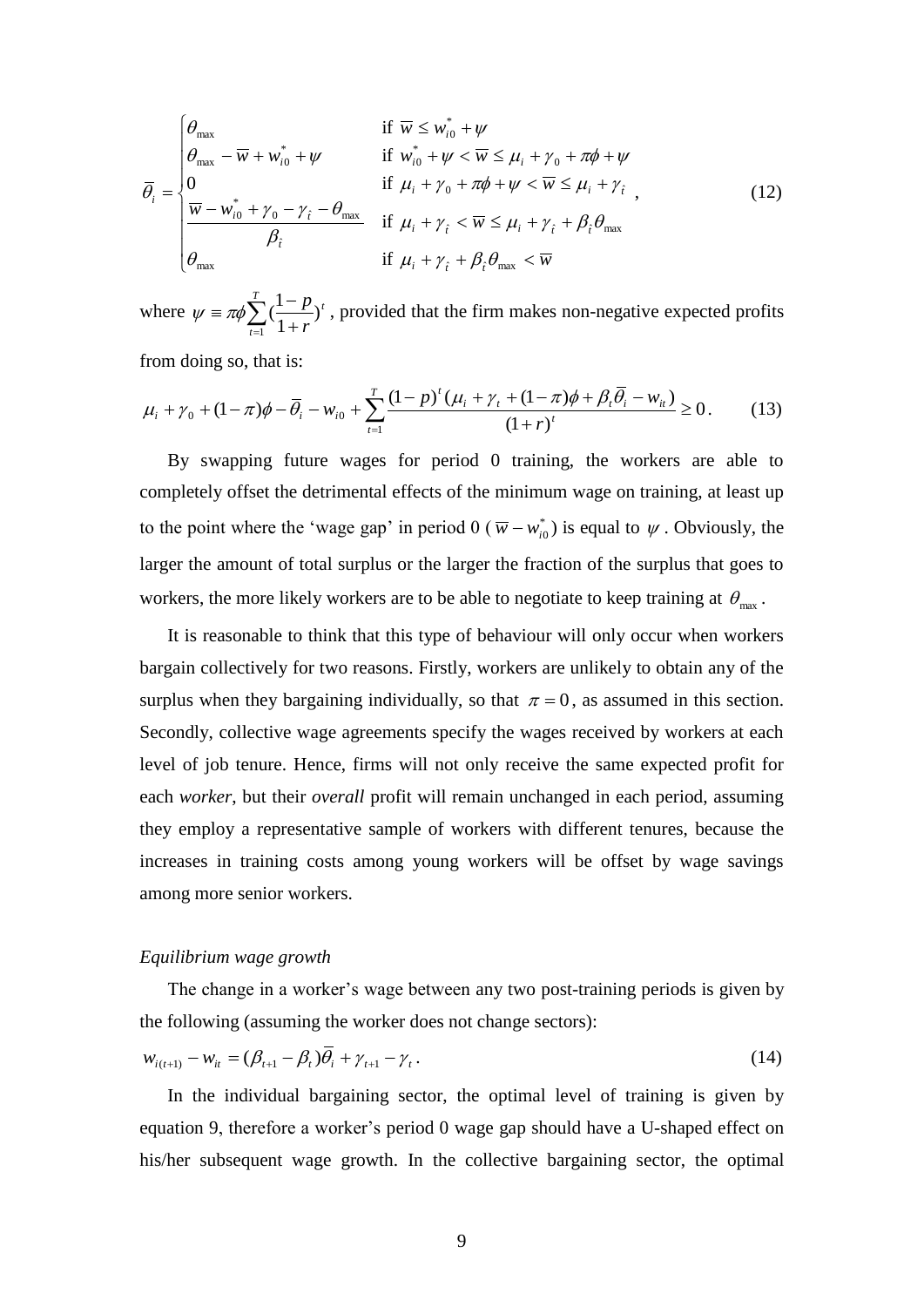training level is given by equation 12 and the downward-sloping segment of relationship will be deferred so that the period 0 wage gap has no effect on wage growth, up to some point. The relationship between wage growth and the wage gap in each sector is depicted in Figure 1. If the minimum wage is set at a low level (so that the wage gap is less than  $\psi$ ), it will have different effects on wage growth in each sector. However, if the minimum wage is set at progressively higher levels, wage growth in both sectors will fall to zero, but eventually may rise again in both sectors (the 'Acemoglu and Pischke effect').

#### **5. Data**

The analysis draws on data from the Annual Survey of Hours and Earnings (ASHE), which is an annual survey that collects data on the wages, work hours and other employment arrangements of around 1% of the UK working population (Office for National Statistics 2013). Basic additional information, such as age and sex, is also included. The ASHE was introduced in 2004 and replaced the New Earnings Survey (NES). However, by applying ASHE methodologies to NES data for the 1997-2003 period, the Office for National Statistics has produced ASHE datasets for 1997 onwards. The analysis in this study uses data for 1997-2011.

The ASHE sample is drawn from HM Revenue and Customs' Pay As You Earn (PAYE) register, based on the last two digits of a worker's National Insurance Number. Survey forms are sent to all employers of the selected workers to complete. The questions in the ASHE refer to a reference week, which is in early April of each year. Since the responses are provided by employers rather than by employees, the ASHE wage and hours data are considered to be highly accurate, compared to traditional household surveys and censuses.

If a person does not work in a given year, he/she will not appear in the dataset. Therefore, the only way to determine whether someone has moved out of employment is by their absence from the data in a given year. Obviously, this will also include people who have moved abroad or died. However, as long as the fraction of people making these transitions is constant across the wage distribution, this will not bias the results from the empirical strategy outlined in the next section. Workers might also be absent from the ASHE if an employer fails to respond to the questionnaire or if they are not included in the PAYE register because their earnings fall below the National Insurance Lower Earnings Limit.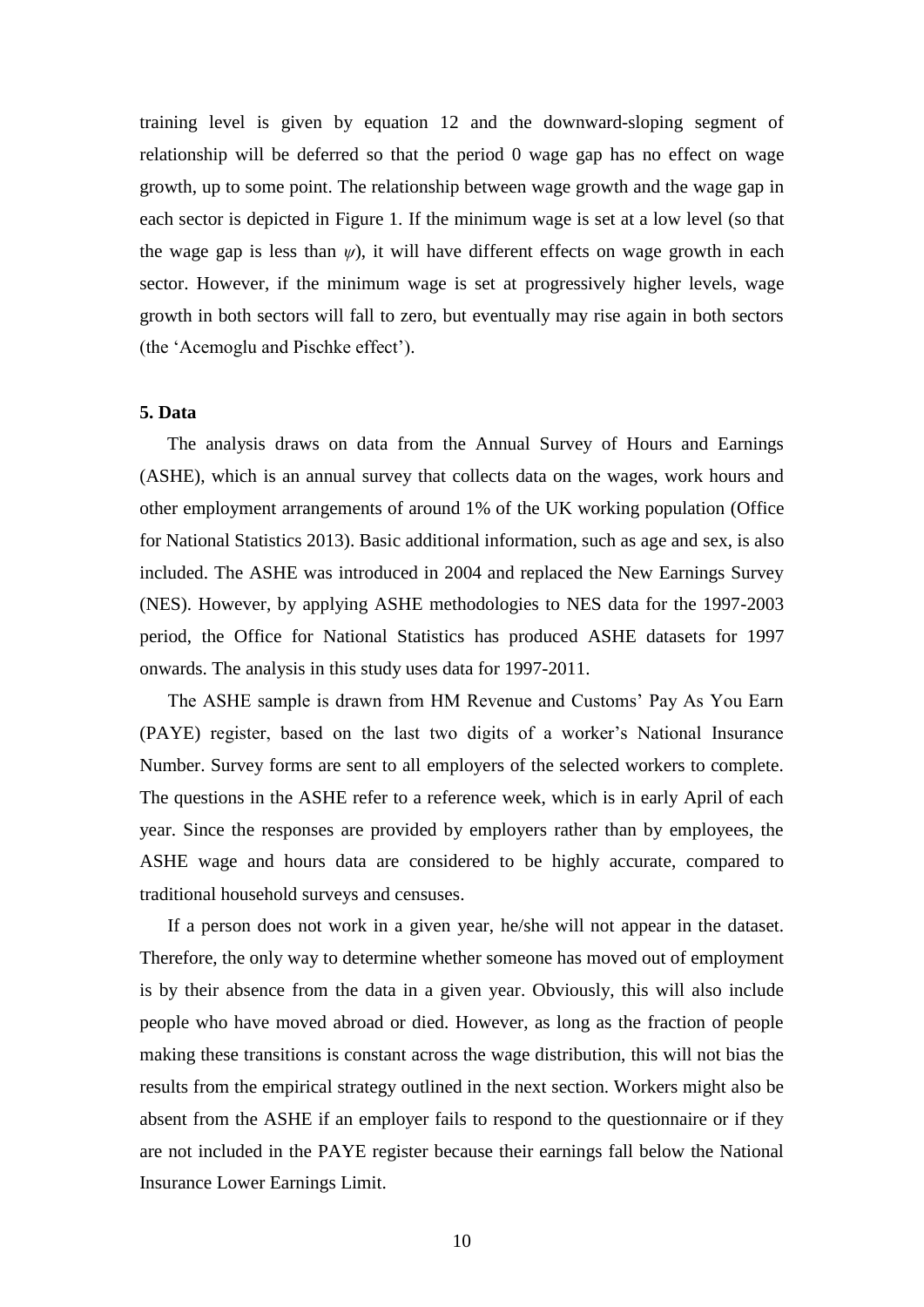The sample is restricted to those who were aged between 22 and 31, had full-time jobs and who were employed in the following year. In cases where a person reported more than one full-time job in a year, only the job on which he/she worked the most hours is included. The period during which people are subject to the 16-17 year-old rate or the development rate for ages 18-21 (or 18-20 since 2010) is assumed to be the phase of a worker's career in which on-the-job training takes place (period  $t = 0$  in the model of the previous section).<sup>3</sup> Therefore, the sample is further restricted to those who had a full-time job at some point between 16 and 21 and who were not bound by the minimum wage when they first entered the labour market. The latter restriction ensures that there is no downward bias in the estimated effect of the minimum wage on subsequent wage growth, since workers who are initially hired at the minimum wage may already be receiving less training than they would in the absence of a minimum wage.

The empirical analysis follows the approach used by Linneman (1982) and Currie and Fallick (1996), which involves the construction of a treatment variable measuring how much extra an employer must pay to retain a current employee after a minimum wage increase. The treatment variable, *WAGEGAP<sub>i</sub>*, measures the cumulative effect of all minimum wage increases between 16 and 21 on person *i*. It is defined as follows, where  $AGE_{it}$  is the person's age in year  $t, w_{it}$  is his/her current hourly wage (in 2012 pounds, adjusted using the RPI) and  $\overline{w}_{i(t+1)}$  is the relevant minimum wage in the following year (taking into account the worker's age):

$$
WAGEGAP_i = \sum_{16 \le AGE_i \le 21} \max\{\,\overline{w}_{i(t+1)} - w_{it}, 0\} \,. \tag{15}
$$

About 13% of the workers in the sample (accounting for 11% of the observations) were bound by the minimum wage sometime between ages 16 and 21. Means for the main variables used in the analysis are given in Table 1, separately for those workers who were bound by the minimum wage before age 22 and those who were not. Compared to the unbound workers, the bound workers earn less, are more likely to be male and are less likely to have job with a collective agreement. Among bound workers, average annual wage growth was 34 pence, whereas among the unbound workers, it was 46 pence.

<u>.</u>

<sup>&</sup>lt;sup>3</sup> During the sample period, young people were allowed to leave school during the school year in which they turned 16.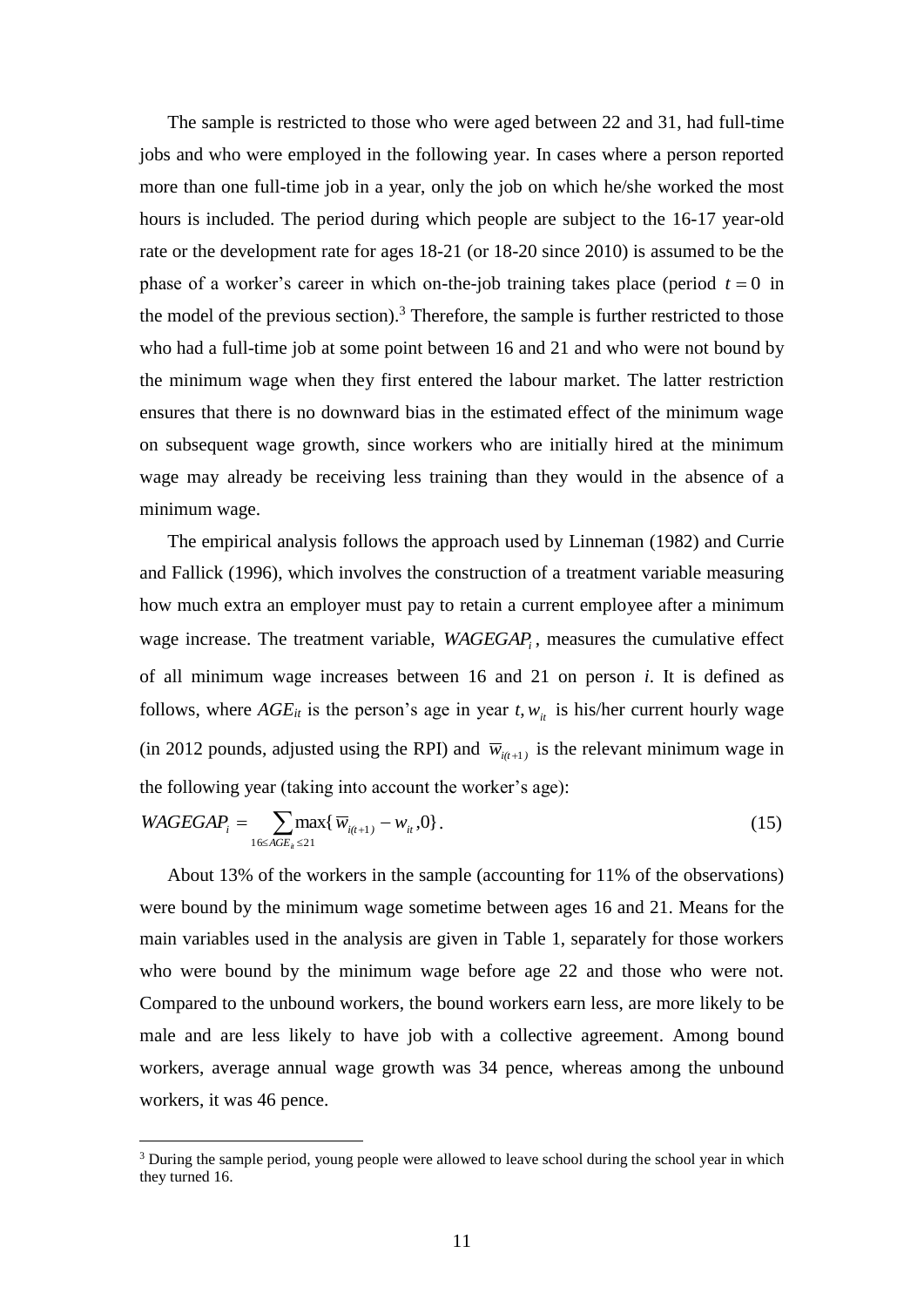To examine the effect of collective bargaining, the analysis draws on a question in the ASHE which asks whether a worker's pay was "set with reference to an agreement affecting more than one employee", for example, agreements with trade unions or workers' committees. A second wage gap variable was calculated, taking into account only those cases in which a worker was covered by a collective agreement between ages 16-21, as follows:

$$
COLAGWAGEGAP_i = \sum_{16 \le AGE_i \le 21} COLAG_{it} \times \max{\{\overline{w}_{i(t+1)} - w_{it}, 0\}},
$$
\n(16)

where *COLAG* is a dummy for whether a worker was covered by a collective agreement in a given year.

Figure 2 plots average real wages between ages 16 and 31, according to whether or not a person was bound by the minimum wage before age 22 and whether or not they had spent most time on collective agreement jobs before age 22. Overall, wages increase steadily with age. The unbound group has very similar wages at each age level, regardless of whether workers had collective agreement jobs or not. The bound group has lower wages than the unbound group and has similar wages before age 22, regardless of collective agreement status. However, among the bound workers, those who had collective agreements before 22 experienced much faster wage growth between 22 and 31, whereas the non-collective agreement group fell further below the unbound group. The next section examines whether this difference in wage growth persists, once the effects of other possible determinants are controlled for.

#### **6. Analysis**

The empirical strategy is to compare the wage growth rates of otherwise identical workers who have different values of *WAGEGAP* because they entered the labour market at different points in time and hence were subject to different values of the minimum wage during their youth. The wage gap will vary for a number of reasons: the overall introduction of the national minimum wage in 1999, the introduction of the 16-17 and apprentice rates, the lowering of the age of eligibility for the adult rate and the annual increases in all rates by different amounts.

To begin with, the following basic specification is used:

$$
\Delta w_{i(t+1)} = \alpha_0 + \alpha_1 WAGEGAP_i + \alpha_2 w_i + \alpha_3 AGE_{it} + \mathbf{X}_{it} \gamma + \lambda_t + u_{it}. \qquad (17)
$$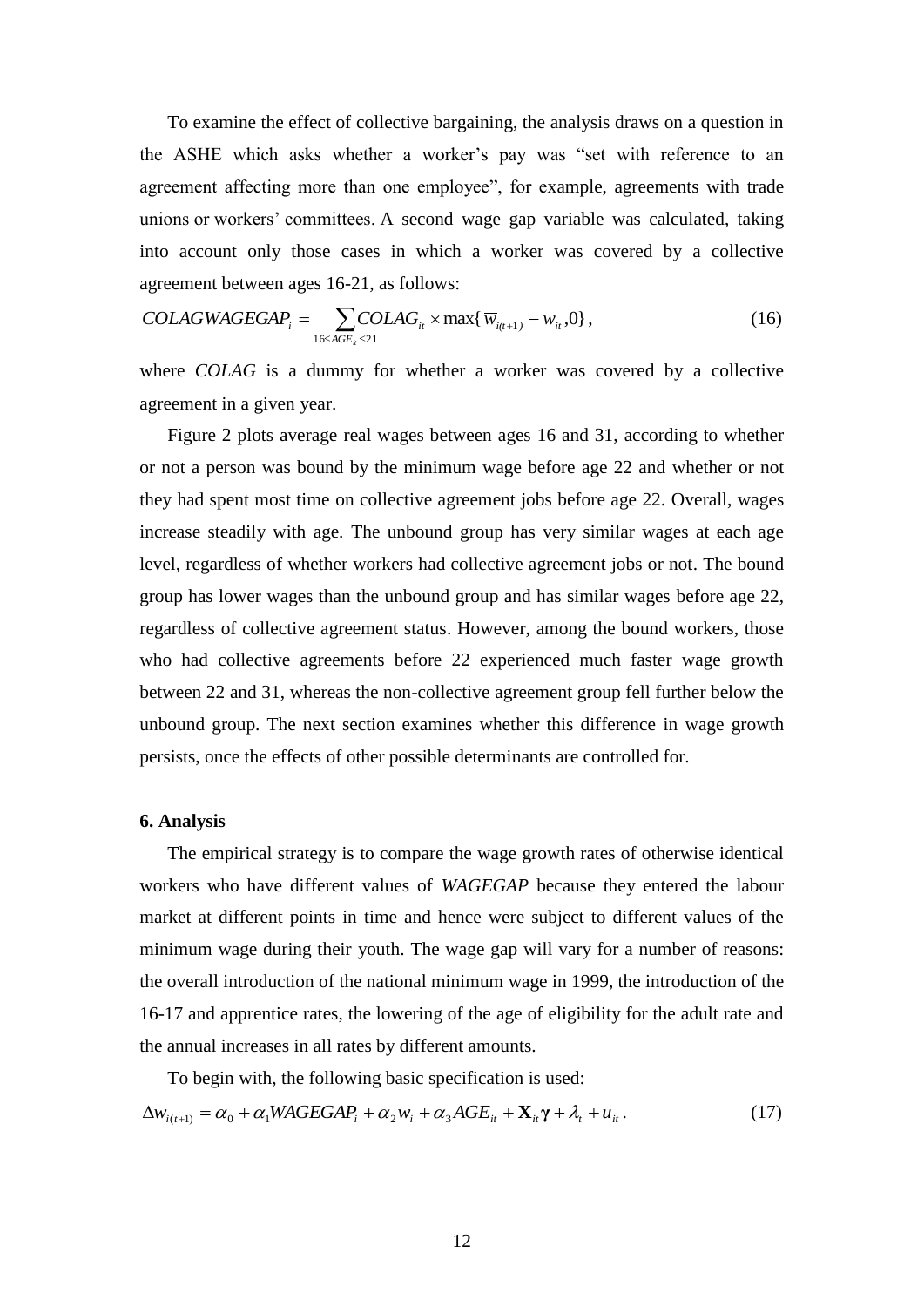where  $w_i$  is a person's real wage during his/her first year in full-time work (between ages 16 and 21) and controls for differences in wage growth that are due to differences in inherent productivity across people. Hence, the specification compares workers who initially earn the same wage, but who enter the labour market in different years and therefore experience different wage growth before 21 due to changes in the minimum wage. *AGE* is included as a proxy for the *γ* terms in equation 15. **X** is a vector of control variables, comprising a person's wage gap in year *t* (that is, max $\{\overline{w}_{i(t+1)} - w_i, 0\}$  and dummy variables for whether the person is male and whether the wage on his/her job is set by a collective agreement. The contemporaneous wage gap controls for the possibility that workers' wages will grow because they continue to be bound by the minimum wage after age 21. The collective agreement dummy controls for the possibility that wage growth may be lower in cases where unions act to compress the wage distributions (Freeman and Medoff 1984). *λ* is a year fixed effect and *u* is an error term. All standard errors are clustered by person.

The first column of Table 2 presents the results of estimating equation 17 using the ASHE sample. The youth wage gap (*WAGEGAP*) has an insignificant coefficient, but the initial real wage has a significant positive effect. Among the control variables, the contemporaneous wage gap has a coefficient that is significantly larger than the value of 1 predicted, men and those on non-collective agreement jobs are found to have significantly greater wage growth than others and wage growth is found to decline with age.

Although *WAGEGAP* has no overall effect on wage growth, the theory in Section 2 predicts that it should only have an unambiguously negative effect on wage growth among workers who were covered by collective agreements. In order to allow the coefficient on *WAGEGAP* in equation 17 to vary according to whether a person worked in, *COLAGWAGEGAP* was added as a regressor:

$$
\Delta w_{i(t+1)} = \delta_0 + \delta_1 WAGEGAP_i + \delta_2 COLAGWAGEGAP_i + \delta_3 w_i + \delta_4 AGE_{it}
$$
  
+
$$
\mathbf{X}_{it} \mathbf{\varphi} + \mu_t + v_{it}. \tag{18}
$$

A significant estimate of  $\delta_2$  in equation 18 indicates a difference in the relationship between wage growth and the wage gap in the collective and noncollective agreement groups. As seen in the third column of Table 2, the overall wage gap has a significant negative coefficient, indicating that the minimum wage has a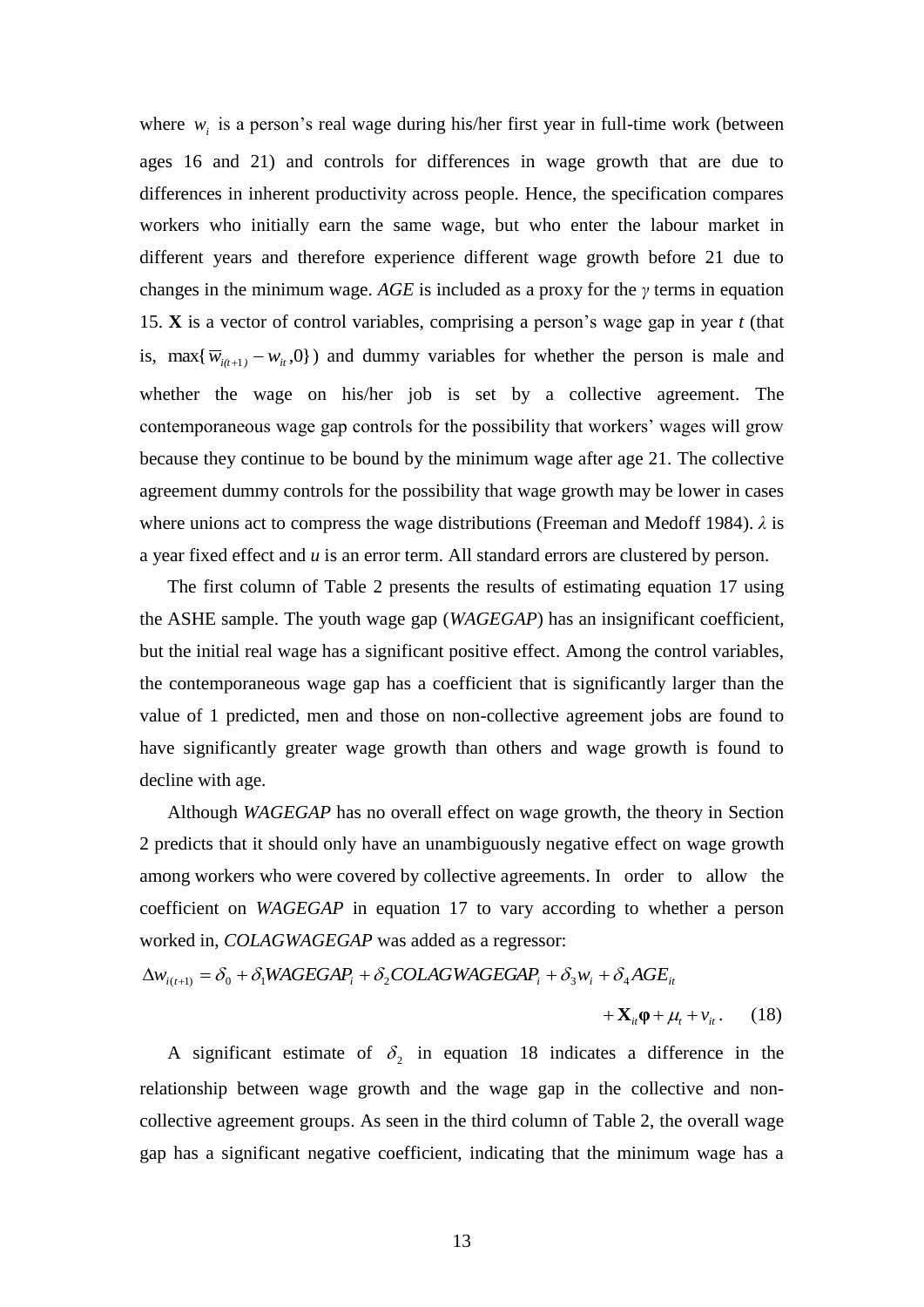negative effect on wage growth among those workers who were not covered by a collective agreement. The value of this indicates that a wage increase of £1 between the ages of 16 and 21 brought about by the minimum wage will result in a 9 pence decrease in annual wage growth after  $21<sup>4</sup>$  However, consistent with theory, the effect of the wage gap is significantly different for those workers who were covered by a collective agreement before 22 and the overall effect of the wage gap is insignificant for these workers.

The assumption of decreasing returns to training (implied by the shape of *β* in the model) means that the effect of the wage gap should fall as a worker ages. To examine this, the regression was run separately for workers aged 22-26 and 27-31 (see columns three and four in Table 2). As predicted, the coefficients on *WAGEGAP* and *COLAGWAGEGAP* were much stronger among the younger group. A binding £1 increase in the minimum wage between 16 and 21 is found to yield a 13 pence decrease in annual wage growth between 22 and 26, but no effect on wage growth between 27 and 31.

Overall, the results suggest that the existence of the development rate has significantly raised wage growth among low-wage workers. Compared to a scenario in which the adult minimum wage applied to all workers aged 18 and over, the average worker who was bound by the development rate experienced 8.2 pence (or 32% at the mean) higher per annum wage growth between ages 22 and 31. However, among those with non-collective agreement jobs only, the effect is 17.0 pence (or 67% at the mean).

#### *Robustness checks*

<u>.</u>

The model presented in Section 4 implies that when the wage gap is high enough, wage growth for the collective bargaining sector should fall to zero and that eventually wage growth might even rise again, in both sectors. To examine whether equation 18 obscures a U-shaped relationship, the coefficients on the wage gap measures are allowed to vary by quartile of *WAGEGAP*. As seen in the first column of Table 3, there is no evidence of an upward-sloping portion of the wage growth-wage gap relationship. The wage gap has a monotonic negative effect on wage growth in

<sup>4</sup> Taking into account equations 8 and 14, this result implies that every pound of training before age 21 yields benefits that grow by 9 pence a year between ages 22 and 31 on average.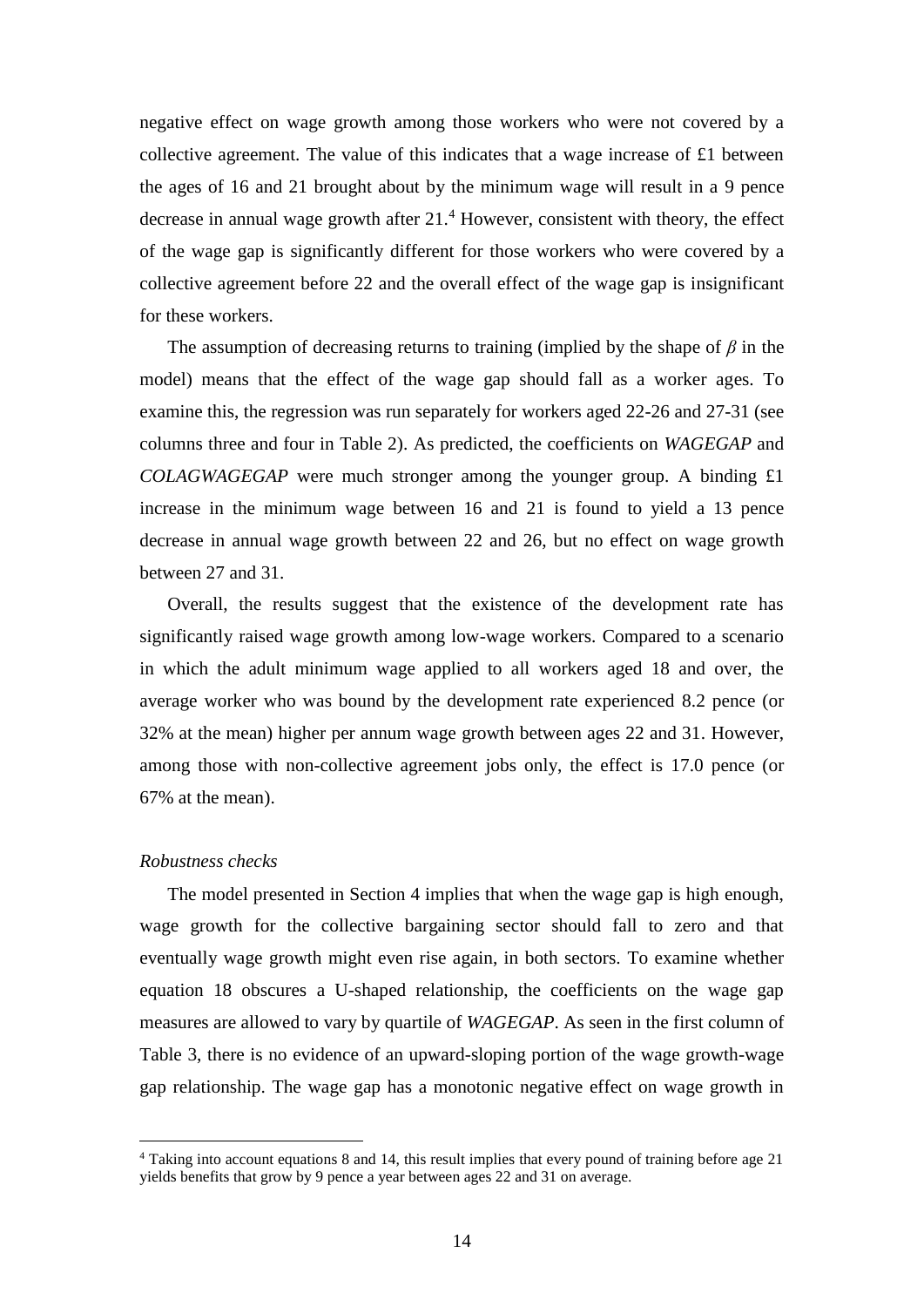non-collective agreement jobs, while the coefficients for the collective agreement group fluctuate from quartile to quartile.

Since collective agreements are likely to occur only in industries where there are excess profits, it is possible that the collective agreement effect that has been discussed so far simply reflects differences in the level of labour market competitiveness that are unrelated to the presence of collective bargaining. Under Acemoglu and Pischke's (2003) model, wage growth should rise in response to the minimum wage in imperfectly competitive labour markets because firms are able to increase marginal revenue product by training workers. To examine whether this explanation holds here, dummy variables were added to equation 18 for the five-digit industry of each person's first full-time job.<sup>5</sup> This is found to have little effect on the results (as reported in the second column of Table 3). Even within narrowly-defined industrial groups, having a non-collective agreement job results in significantly lower wage growth later in a worker's career, compared to workers on collective agreement jobs with the same wage gap.

In addition, collective agreement and non-collective agreement jobs are not randomly distributed. As a consequence, it is possible that the significant difference between the estimates of  $\delta_1$  and  $\delta_2$  in equation 18 simply reflects the fact that collective agreement jobs tend to be in those occupations which provide more general training anyway. To control for this, dummies for a person's four-digit occupation at the time he/she entered the labour market are added to the regression. Occupation data are only available from 2002, so the sample is restricted to those who entered the labour market after this point. As seen in the third column of Table 3, this has little effect on the coefficients and the results are stronger than in Table 2.

Grossberg and Sicilian (1999) and Neumark and Wascher (2001) pointed out that the minimum wage might flatten the age-earnings profile not because of any change in training levels but because firms may be forced to abandon the use of delayed compensation schemes. To examine whether this is responsible for the pattern observed among non-collective agreement jobs, *WAGEGAP* and *COLAGWAGEGAP* are interacted with a worker's current collective agreement job status and added to the regression (as well as the initial occupation dummies). If the reduction in wage growth is driven by reductions in individual productivity, it should not matter whether

1

<sup>&</sup>lt;sup>5</sup> The UK Standard Industrial Classification of economic activities 2003 was used.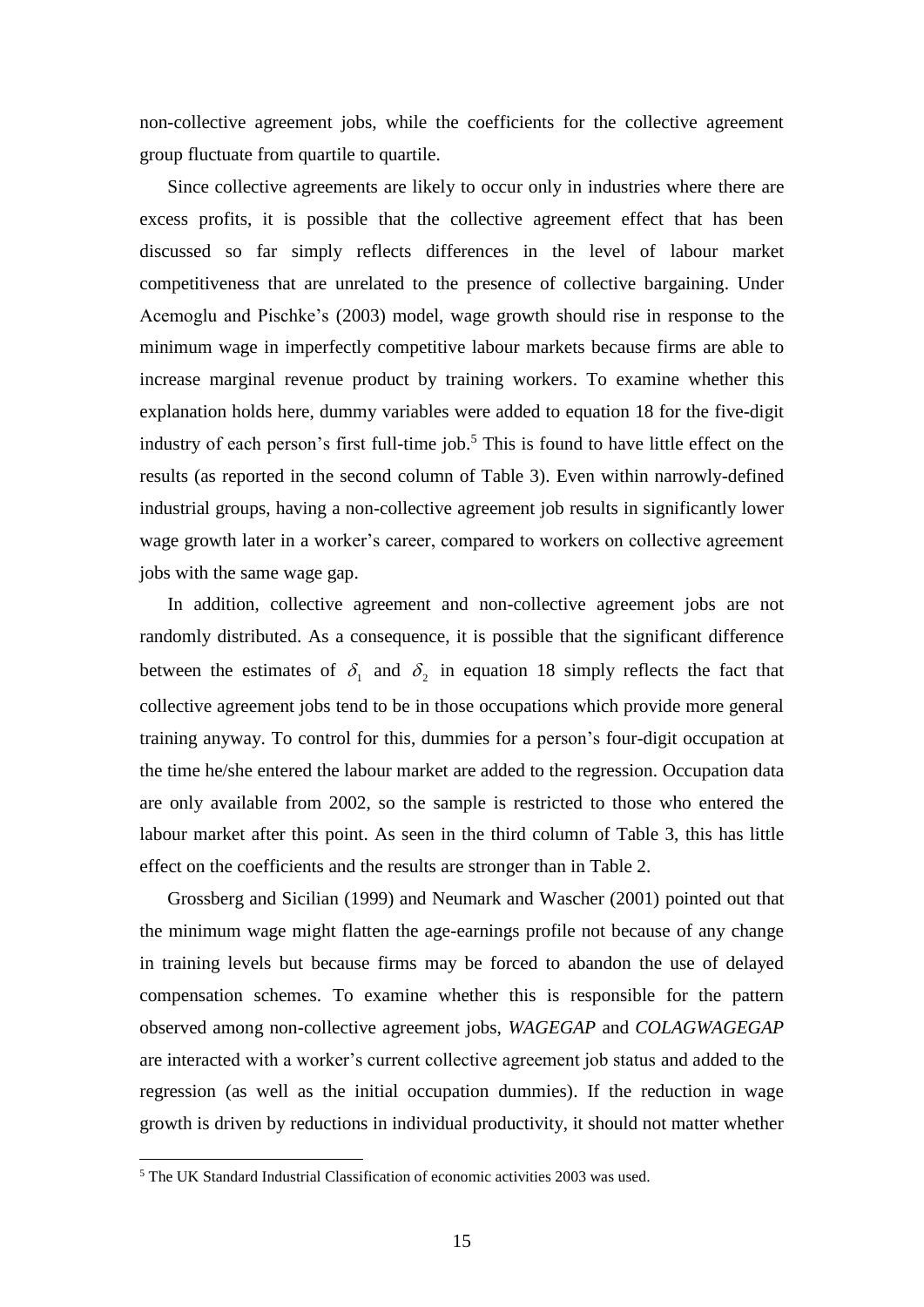a worker changes sector after age 21 (at which age it is assumed all general training has been acquired). However, if firms in the individual bargaining sector choose to flatten the age-earnings profile in response to increases in the minimum wage, workers should only experience reductions in wage growth while they remain in that sector. The results (reported in the fourth column of Table 3) indicate that the wage gap coefficients do not vary significantly when a worker changes sector, thus suggesting that a worker is permanently affected by exposure to the minimum wage when young, which is inconsistent with a situation in which certain firms alter their pay policies in response to changes in the minimum wage.

In the results presented so far, all work done before age 22 is included in the calculation of the wage gap measures and all workers who commenced full-time work before this age are included in the sample. Some of these workers will have attained tertiary qualifications and therefore will constitute a poor control group for the minimum wage workers of interest in this study.<sup>6</sup> To examine how robust the results are to this decision, lower age cut-offs were used. Table 4 reveals that the coefficients on *WAGEGAP* and *COLAGWAGEGAP* remain significant when 19 and 20 are used as cut-off ages, although not when 21 is used.

#### *Mechanisms*

<u>.</u>

Although the ASHE data do not include a measure of training, it is possible to examine whether the negative relationship that has been uncovered between wage growth and the wage gap in the collective agreement group reflects reductions in levels of human capital. Table 5 decomposes the overall results for wage growth into the effects the wage gap has on the individual components of wage growth, namely growth in base pay, incentive pay (which includes bonuses, incentive pay, piecework and commission), shift and premium pay and overtime pay (the residual 'other pay' component is excluded).<sup>7</sup> All are expressed as per hour rates. Although the coefficients on *WAGEGAP* and *COLAGWAGEGAP* have the same sign in each regression, most of the results are insignificant. However, *WAGEGAP* has a significant negative effect on growth in incentive pay. Since this is the component of pay that is most closely tied to a worker's productivity, this result further reinforces

<sup>&</sup>lt;sup>6</sup> No information on education is available in the ASHE.

<sup>&</sup>lt;sup>7</sup> Since incentive pay and shift pay were only provided in the ASHE dataset from 2000, observations for this year onwards were used in these regressions.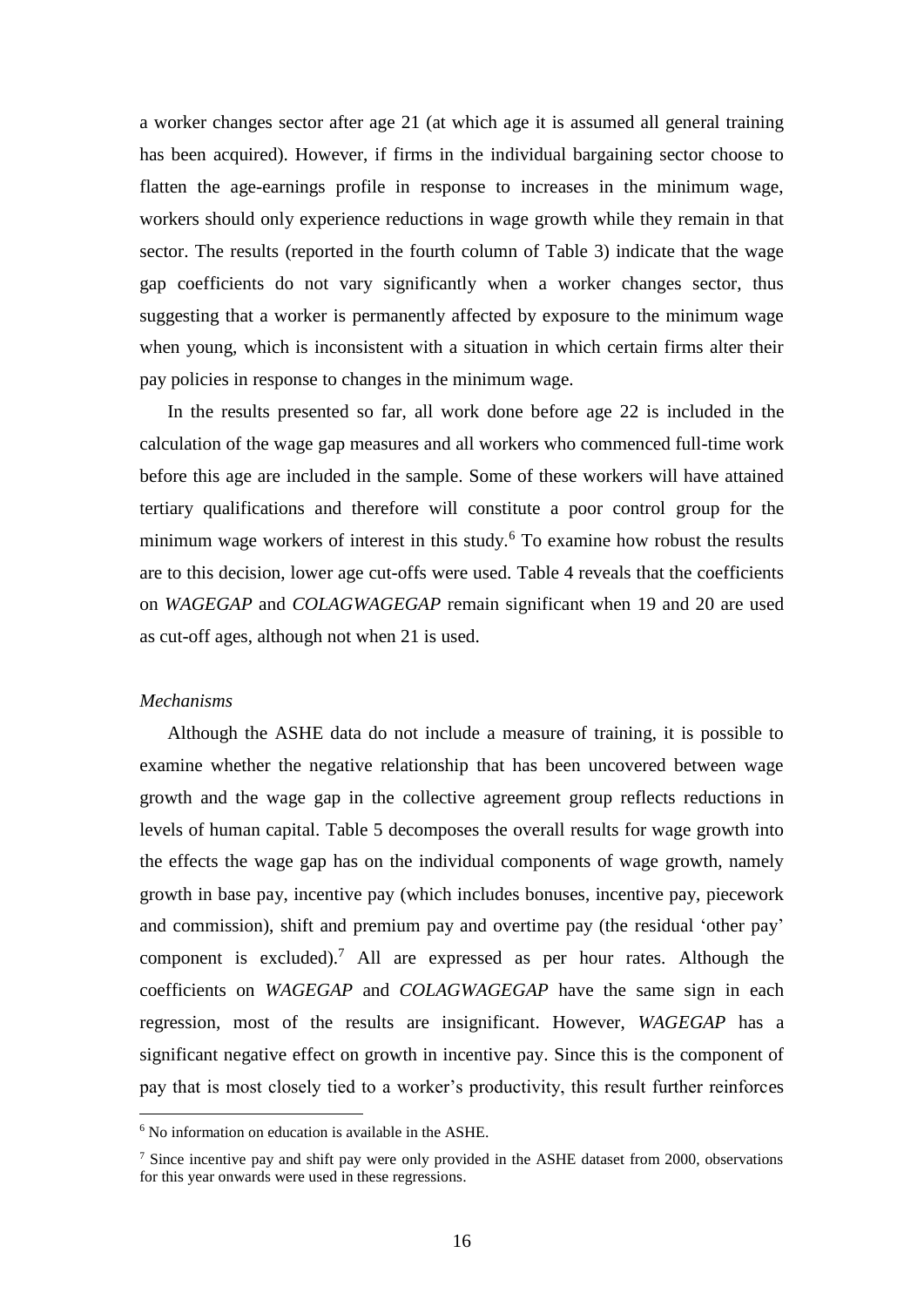the notion that increases in the minimum wage reduce productivity in the individual bargaining sector.

In Table 6, additional dependent variables are used in place of wage growth in equation 18. In the first column, the dependent variable is a dummy variable for whether a worker stayed at the same firm in the following year. The wage gap is found to have a significant negative effect on the likelihood of remaining at the same firm for workers who were not covered by a collective agreement as youths, but an insignificant effect for workers who were covered by a collective agreement. Similar results are found when the likelihood of remaining on the same job is considered (as shown in the second column of Table 6). Once again, these results are consistent with non-collective agreement workers experiencing reductions in human capital when the minimum wage rises. Being bound by the minimum wage as a youth is also found to have a negative effect on the likelihood of switching from a non-managerial to a managerial role (reported in the third column).<sup>8</sup> However, this is not found to differ by whether a person was covered a collective agreement as a youth or not.

### **7. Conclusion**

<u>.</u>

This paper has examined whether the minimum wage leads to lower wage growth later in a worker's career and how this differs according to the nature of wage bargaining on a job. A simple model of training and profit maximisation yields two main predictions. Firstly, being paid the minimum wage when young should lead to lower wage growth thereafter for those who work in sectors of the labour market with individual wage bargaining, but that the minimum wage should have no effect on wage growth for those whose wages are determined by collective bargaining, at least up to a point. Secondly, if the minimum wage is set at a particularly high level, it may actually have a positive effect on training in all sectors of the labour market. Data from the Annual Survey of Hours and Earnings in the UK find support for the first prediction, but not the second. Workers who received large wage gains due to the minimum wage before the age of 22 experience lower wage growth between the ages of 22 and 31. However, this effect is only found for those who were not covered by a collective agreement before 22; the relationship is insignificant for those who were

<sup>&</sup>lt;sup>8</sup> This regression was restricted to only those workers who were initially not in jobs that involved managerial responsibilities. Data on managerial responsibilities are only available for 2003-2011.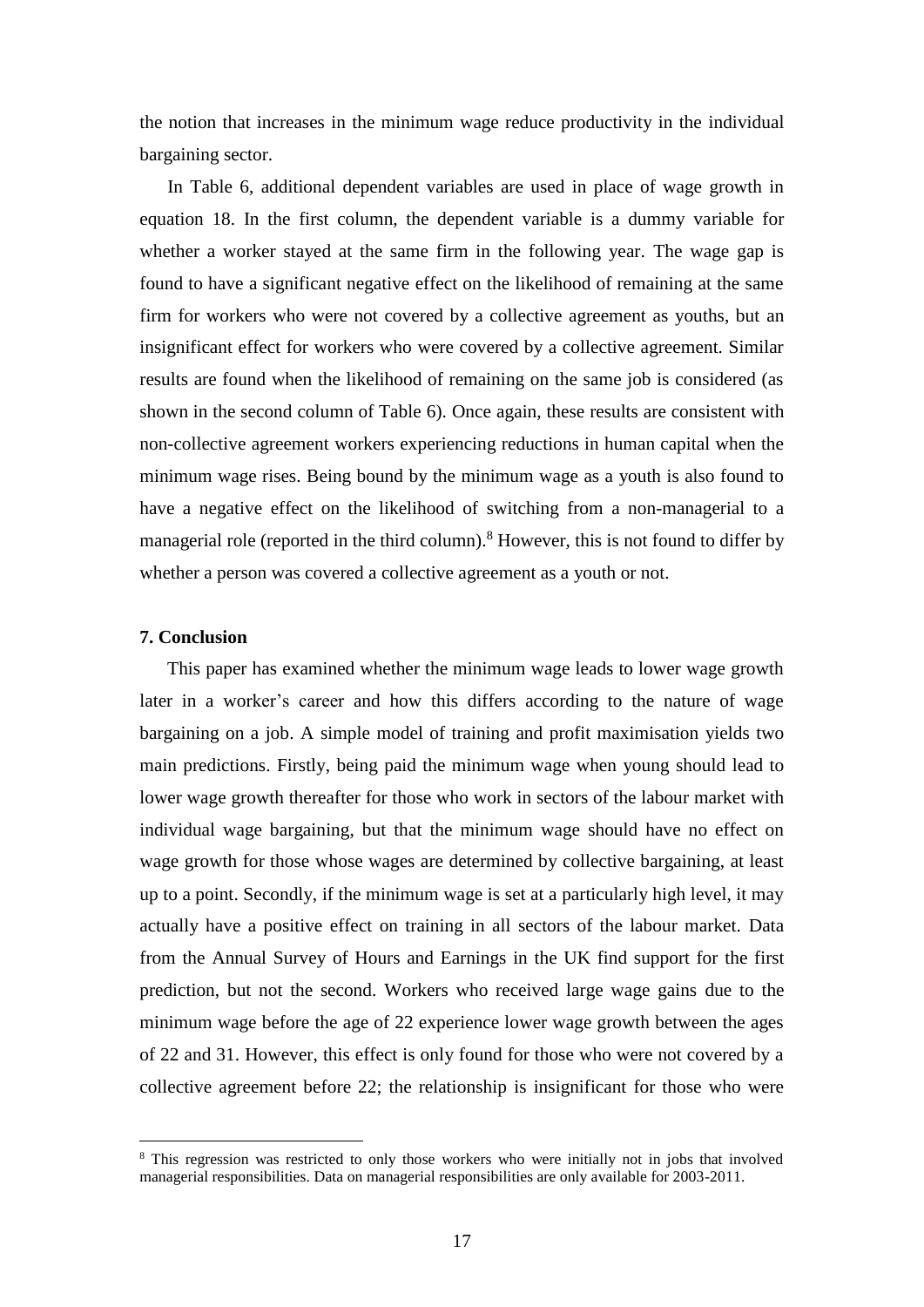covered by a collective agreement. There is no evidence that the minimum wage has a positive effect on wage growth at any level. Overall, the results provide evidence in favour of having a lower rate of the minimum wage for those aged under 22, but that this only benefits those who have collective pay agreements.

#### **References**

- Acemoglu, Daron, and Jörn-Steffen Pischke. 1999. 'The structure of wages and investment in general training.' *Journal of Political Economy*, 107(3), 539-572.
- Acemoglu, Daron, and Jörn-Steffen Pischke. 2003. 'Minimum wages and on-the-job training.' *Research in Labor Economics*, 22: 159-202.
- Arulampalam, Wiji, Alison L. Booth and Mark L. Bryan. 2004. 'Training and the new minimum wage.' *Economic Journal*, 114(494): C87-C94.
- Becker, Gary S. 1962. 'Investment in human capital: A theoretical analysis.' *Journal of Political Economy*, 70(5): 9-49.
- Becker, Gary S. 2009. *Human capital*, 3rd edition. Chicago, IL: University of Chicago Press.
- Brown, Charles. 1999. 'Minimum wages, employment and the distribution of income.' In (Orley Ashenfelter and David Card, eds) *Handbook of Labor Economics*, vol. 3. Amsterdam: North Holland.
- Cardoso, Ana Rute. 2009. *Long-term impact of youth minimum wages: Evidence from two decades of individual longitudinal data*. Discussion Paper No. 4236, IZA, Bonn.
- Currie, Janet, and Bruce C. Fallick. 1996. 'The minimum wage and the employment of youth: Evidence from the NLSY.' *Journal of Human Resources*, 31(2): 404- 428.
- Eyraud, François, and Catherine Saget. 2005. *The fundamentals of minimum wage fixing*. Geneva: International Labour Office.
- Fairris, David, and Roberto Pedace. 2004. 'The impact of minimum wages on job training: An empirical exploration with establishment data.' *Southern Economic Journal*, 70(3): 566-583.
- Freeman, Richard, and James Medoff. 1984. *What do unions do?* New York: Basic Books.
- Grossberg, Adam J., and Paul Sicilian. 1999. 'Minimum wages, on-the-job training, and wage growth.' *Southern Economic Journal*, 65(3): 539-556.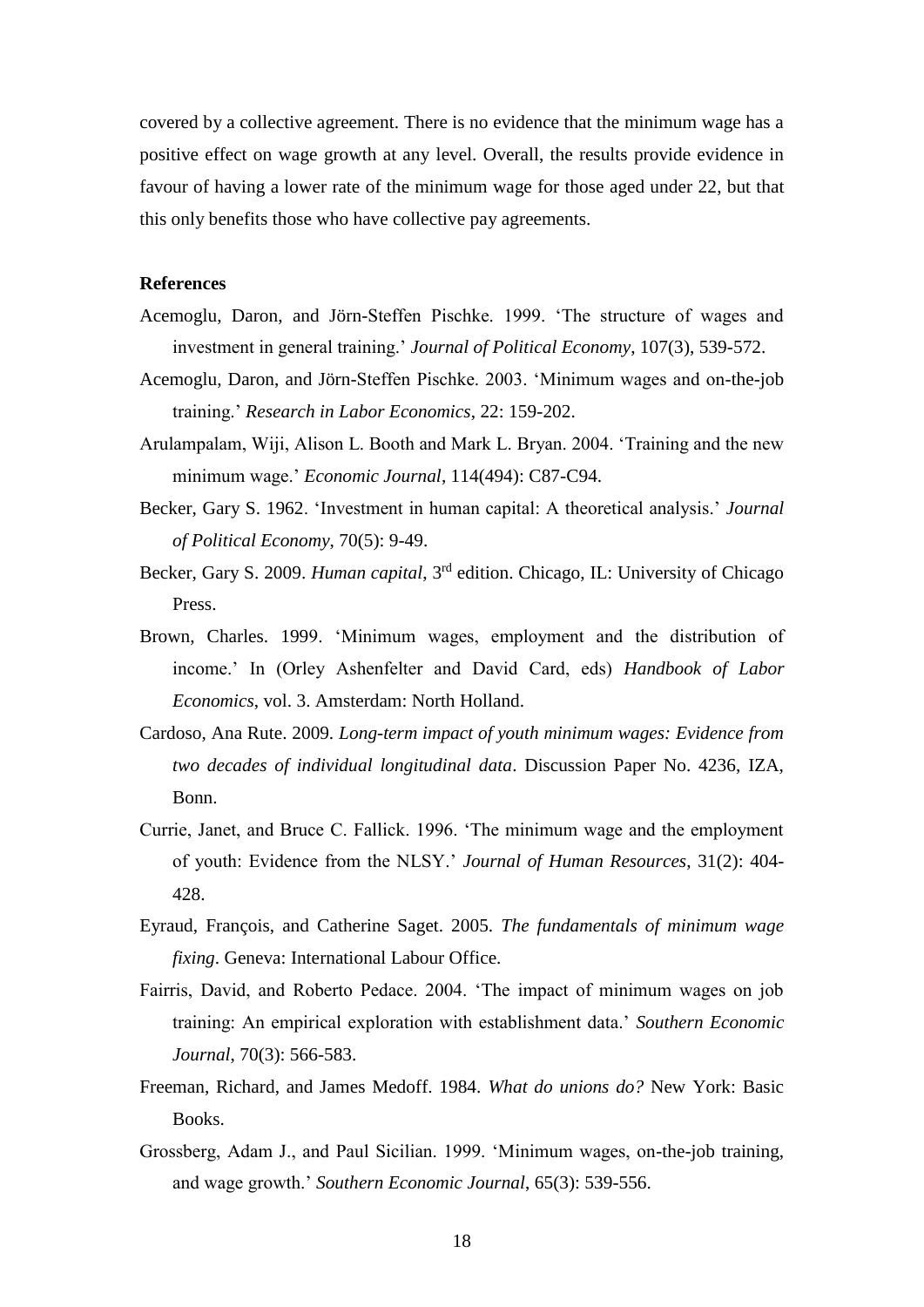- Hashimoto, Masanori. 1982. 'Minimum wage effects on training on the job.' *American Economic Review*, 72(5): 1070-1087.
- Lazear, Edward P. 1979. 'Why is there mandatory retirement?' *Journal of Political Economy* 87(6): 1261-1284.
- Lazear, Edward P., and Frederick H. Miller, 1981. 'Minimum wage versus minimum compensation.' In *Report of the Minimum Wage Study Commission*, vol. 5, 347- 381. Washington, DC: US Government Printing Office.
- Leighton, Linda, and Jacob Mincer. 1981. 'The effects of minimum wages on human capital formation.' In (Simon Rottenberg, ed.) *The Economics of Legal Minimum Wages*, 155-173, Washington DC: American Enterprise Institute.
- Linneman, Peter. 1982. 'The economic impacts of minimum wage laws: A new look at an old question.' *Journal of Political Economy*, 90(3): 443-469.
- Neumark, David, and Olena Nizalova. 2007. 'Minimum wage effects in the longer run.' *Journal of Human Resources*, 42(2), 435-452.
- Neumark, David, and William Wascher. 2001. 'Minimum wages and training revisited.' *Journal of Labor Economics*, 19(3): 563-595.
- Office for National Statistics. 2013. *Annual Survey of Hours and Earnings, 1997- 2012: Secure Access* [computer file]. 4th Edition. Colchester, Essex: UK Data Archive [distributor], June 2013. SN: 6689.
- Rosen, Sherwin. 1972. 'Learning and experience in the labor market.' *Journal of Human Resources*, 7(3): 326-342.
- Schiller, Bradley R. (1994). 'Moving up: The training and wage gains of minimum wage entrants.' *Social Science Quarterly*, 75(3), 622-636.
- Simpson, Wayne. 1984. 'An econometric analysis of industrial training in Canada.' *Journal of Human Resources*, 19(4), 435-451.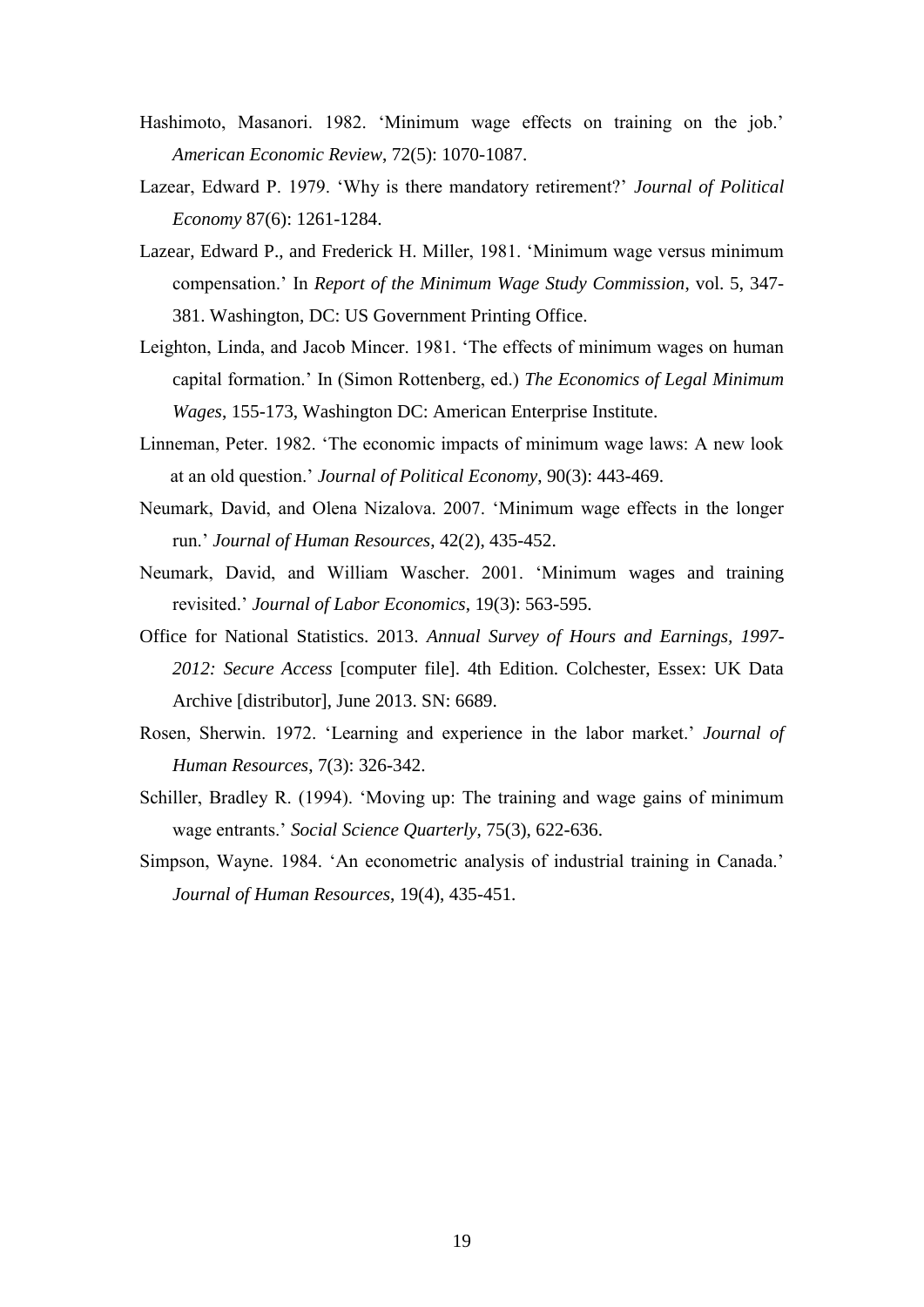# Figure 1



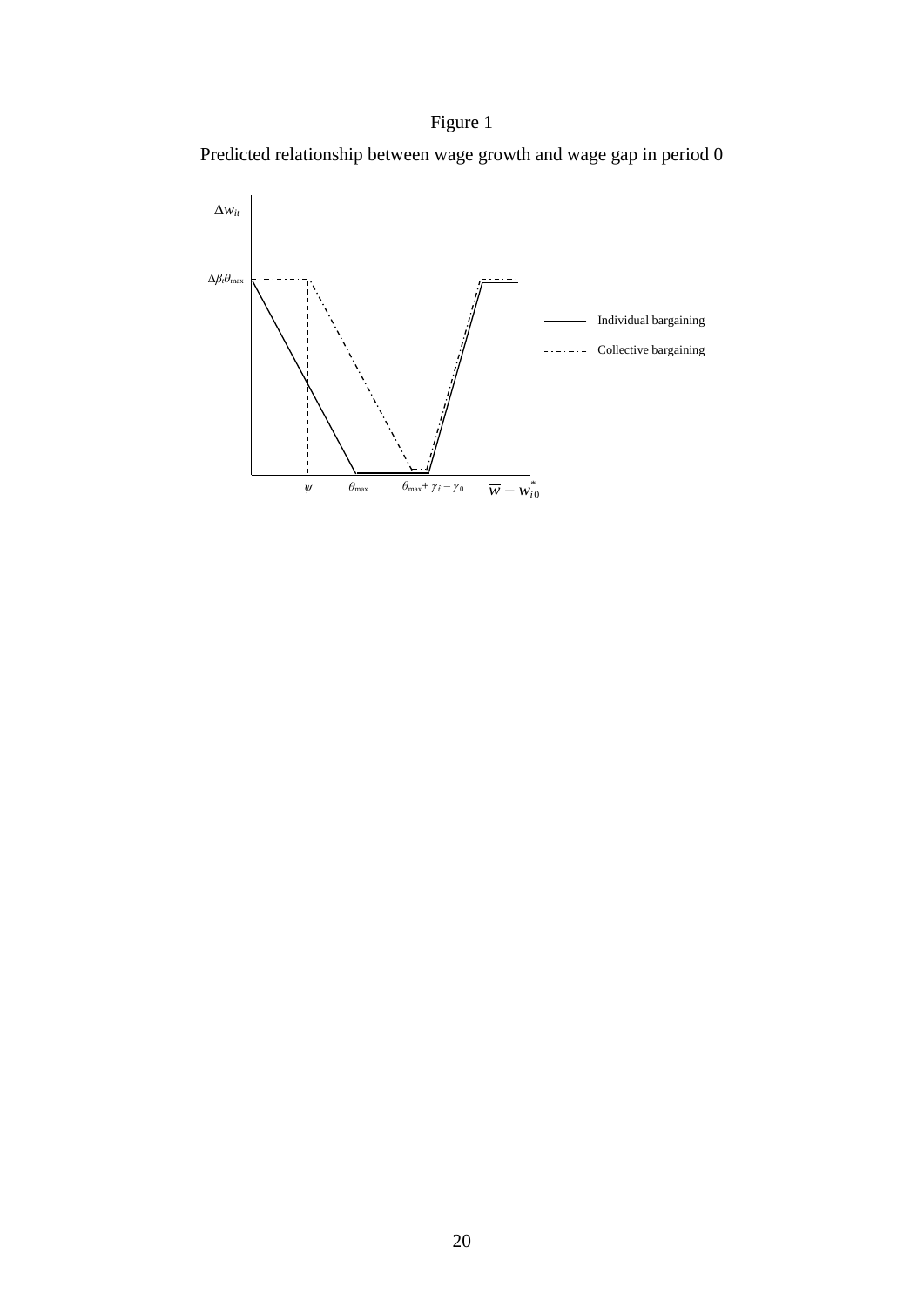### Figure 2

Mean wages for unbound and bound workers, by collective agreement status



Notes: Bound workers are those workers who had a positive wage gap value for any year between ages 16 and 21. The collective agreement group refers to those workers with more periods on jobs with a collective agreement between ages 16 and 21 than on jobs without a collective agreement. ASHE survey weights are used.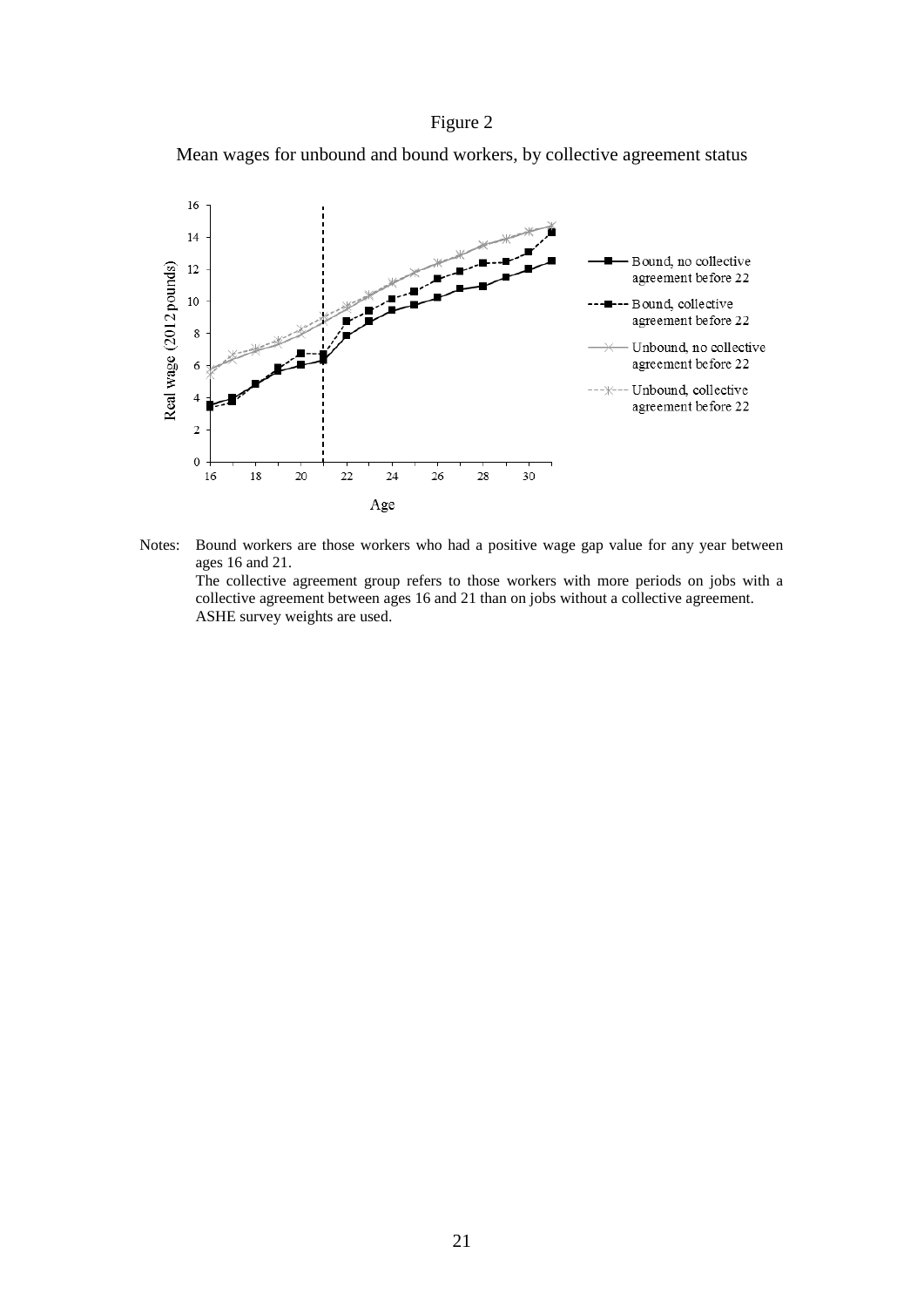| Table 1                                          |  |
|--------------------------------------------------|--|
| Descriptive statistics for the estimation sample |  |

| Variable                 | All workers | Bound workers | Unbound workers |
|--------------------------|-------------|---------------|-----------------|
| Change in wage           | 0.444       | 0.329         | 0.456           |
| Youth wage gap           | 0.078       | 0.876         | $\theta$        |
| Contemporaneous wage gap | 0.014       | 0.036         | 0.011           |
| Real wage                | 12.025      | 9.984         | 12.223          |
| Collective agreement     | 0.463       | 0.406         | 0.468           |
| Male                     | 0.577       | 0.630         | 0.572           |
| Age                      | 25.459      | 25.120        | 25.493          |
| Sample size              | 64.346      | 5,548         | 58,798          |

Notes: ASHE survey weights are used.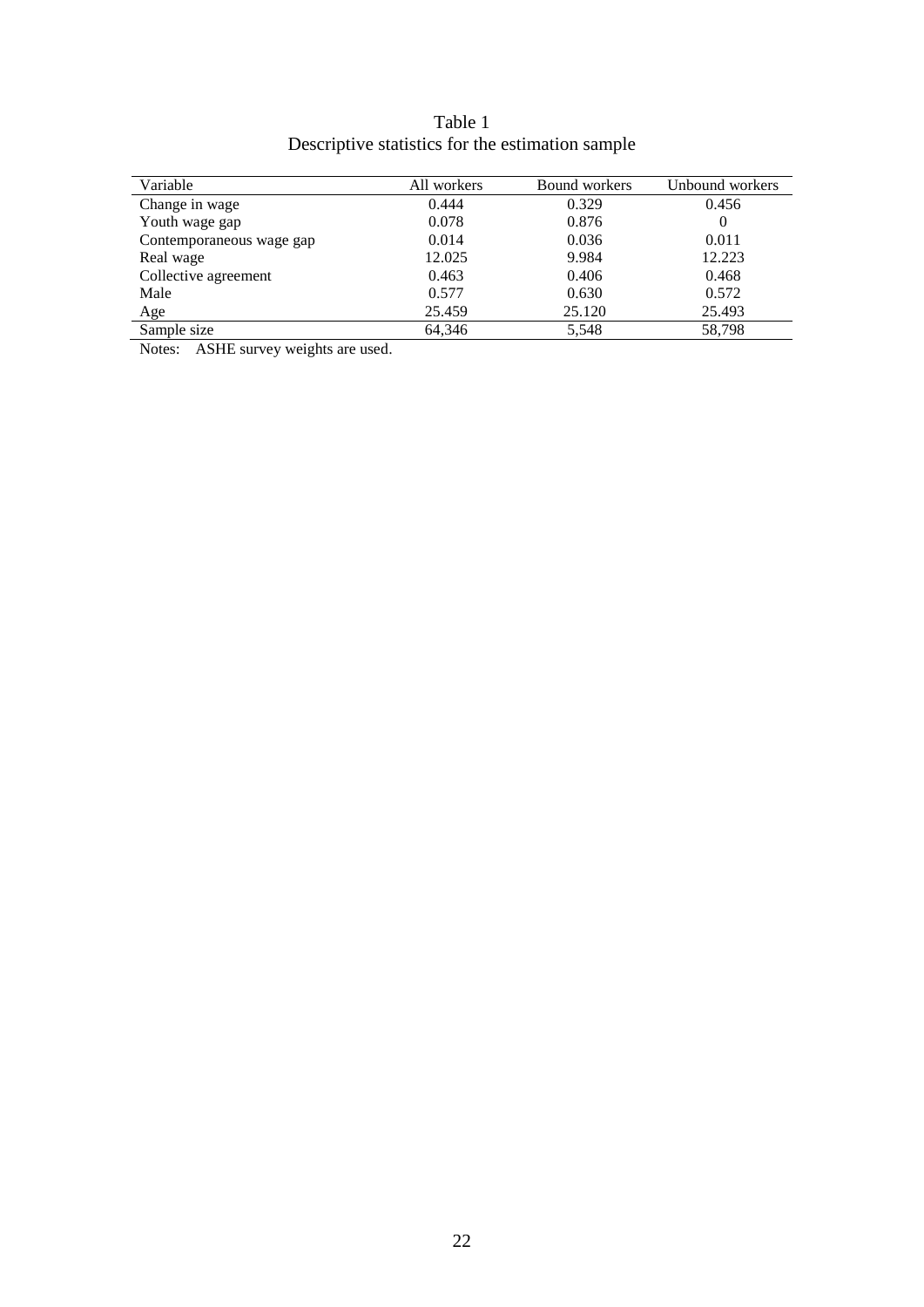| Variable                     | All observations  |             | Aged 22-26  | Aged 27-31 |
|------------------------------|-------------------|-------------|-------------|------------|
|                              | $\left( i\right)$ | (ii)        | (iii)       | (iii)      |
| Youth wage gap               | $-0.053$          | $-0.109*$   | $-0.153**$  | 0.047      |
|                              | (0.036)           | (0.058)     | (0.075)     | (0.052)    |
| Youth wage gap on collective |                   | $0.117*$    | $0.170**$   | $-0.076$   |
| agreement jobs               |                   | (0.065)     | (0.080)     | (0.077)    |
| Initial real wage            | $0.022*$          | $0.022*$    | $0.039**$   | $-0.018$   |
|                              | (0.011)           | (0.011)     | (0.017)     | (0.036)    |
| Contemporaneous wage gap     | 1.808***          | $1.810***$  | $1.683***$  | $2.277***$ |
|                              | (0.090)           | (0.090)     | (0.092)     | (0.257)    |
| Male                         | $0.108***$        | $0.108***$  | $0.140***$  | 0.049      |
|                              | (0.020)           | (0.020)     | (0.029)     | (0.063)    |
| Age                          | $-0.029***$       | $-0.029***$ | $-0.039***$ | $-0.012$   |
|                              | (0.006)           | (0.006)     | (0.010)     | (0.027)    |
| Collective agreement         | $-0.060***$       | $-0.061***$ | $-0.109***$ | 0.036      |
|                              | (0.023)           | (0.023)     | (0.038)     | (0.081)    |
| R-squared                    | 0.013             | 0.013       | 0.019       | 0.008      |
| Sample size                  | 64,346            | 64,346      | 43,376      | 20,970     |

| Table 2 |                                     |
|---------|-------------------------------------|
|         | Results for wage growth regressions |

Notes: All regressions include a full set of region (12 categories) and year (13 categories) dummies. Standard errors are clustered by person and are presented in parentheses. \*, \*\* and \*\*\* denote significance at the 10%, 5% and 1% level, respectively.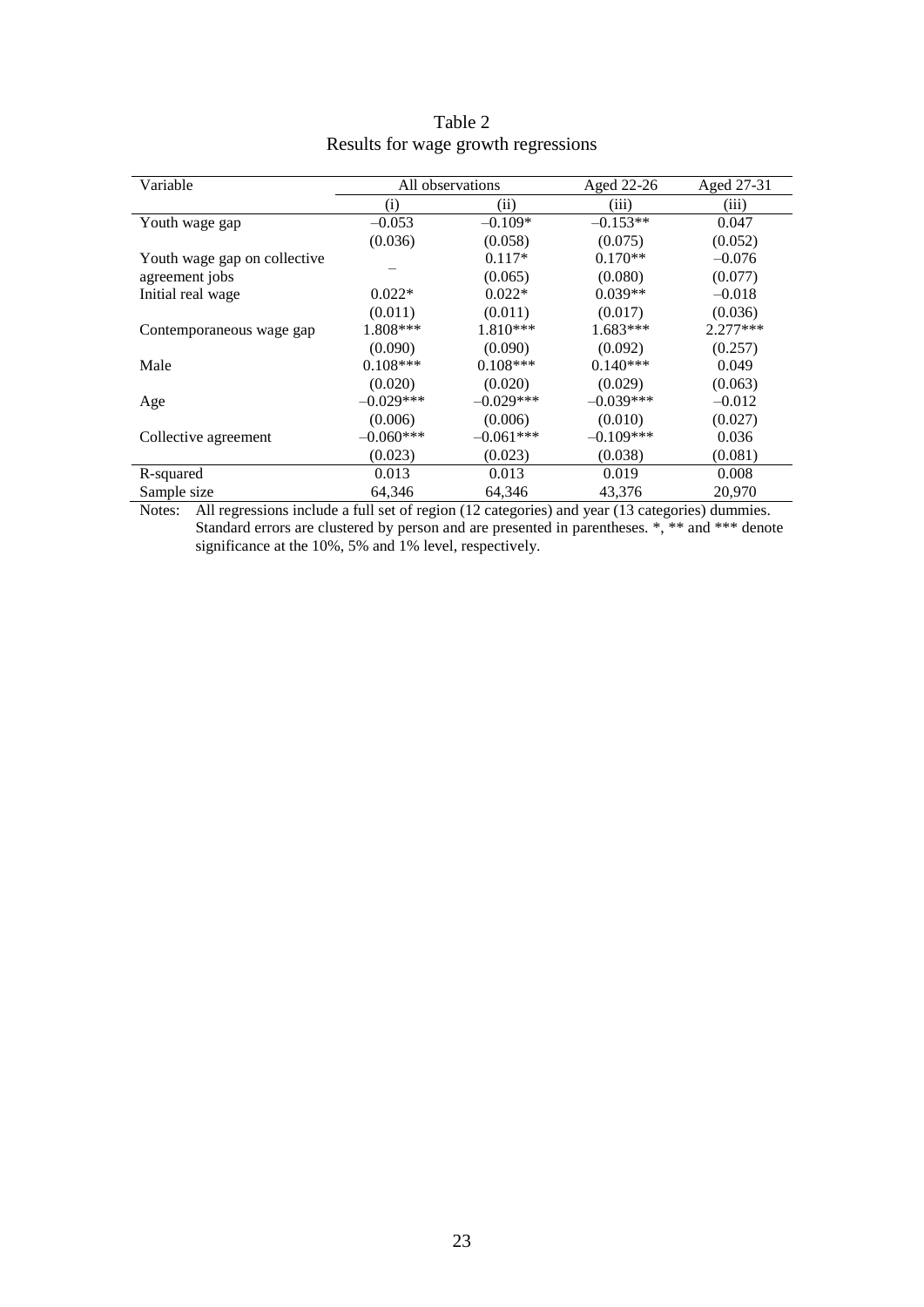| Variable                                         | (i)                | (ii)        | (iii)          | (iv)           |
|--------------------------------------------------|--------------------|-------------|----------------|----------------|
| Youth wage gap quartile 1                        | $-0.061$           |             |                |                |
|                                                  | (0.056)            |             |                |                |
| Youth wage gap quartile 2                        | $-0.059$           |             |                |                |
|                                                  | (0.057)            |             |                |                |
| Youth wage gap quartile 3                        | $-0.065$           |             |                |                |
|                                                  | (0.066)            |             |                |                |
| Youth wage gap quartile 4                        | $-0.207***$        |             |                |                |
|                                                  | (0.098)            |             |                |                |
| Youth wage gap on collective                     | 0.023              |             |                |                |
| agreement jobs quartile 1                        | (0.099)            |             |                |                |
| Youth wage gap on collective                     | $-0.077$           |             |                |                |
| agreement jobs quartile 2                        | (0.085)            |             |                |                |
| Youth wage gap on collective                     | $0.167*$           |             |                |                |
| agreement jobs quartile 3                        | (0.096)            |             |                |                |
| Youth wage gap on collective                     | 0.153              |             |                |                |
| agreement jobs quartile 4                        | (0.120)            |             |                |                |
| Youth wage gap                                   |                    | $-0.104*$   | $-0.118***$    | $-0.154**$     |
|                                                  |                    | (0.057)     | (0.045)        | (0.069)        |
| Youth wage gap on collective                     |                    | $0.118*$    | $0.202***$     | $0.232**$      |
| agreement jobs                                   |                    | (0.063)     | (0.065)        | (0.103)        |
| Youth wage $\text{gap} \times \text{collective}$ |                    |             |                | 0.082          |
| agreement                                        |                    |             |                | (0.088)        |
| Youth wage gap on collective                     |                    |             |                | $-0.069$       |
| agreement jobs $\times$ collective agreement     |                    |             |                | (0.133)        |
| Initial real wage                                | $0.022*$           | 0.015       | $-0.004$       | $-0.004$       |
|                                                  | (0.012)            | (0.011)     | (0.008)        | (0.008)        |
| Contemporaneous wage gap                         | 1.810***           | 1.847***    | $1.615***$     | $1.647***$     |
|                                                  | (0.090)            | (0.090)     | (0.158)        | (0.158)        |
| Male                                             | $0.107***$         | $0.176***$  | $0.080**$      | $0.081**$      |
|                                                  | (0.020)            | (0.023)     | (0.039)        | (0.039)        |
| Age                                              | $-0.030***$        | $-0.031***$ | $-0.021**$     | $-0.021**$     |
|                                                  | (0.006)            | (0.006)     | (0.010)        | (0.010)        |
| Collective agreement                             | $-0.061***$        | $-0.047*$   | $-0.034$       | $-0.037$       |
|                                                  | (0.023)            | (0.028)     | (0.035)        | (0.036)        |
| Initial industry dummies                         | No                 | Yes         | N <sub>o</sub> | N <sub>o</sub> |
| Initial occupation dummies                       | No                 | No          | Yes            | Yes            |
| R-squared                                        | $\overline{0.013}$ | 0.018       | 0.060          | 0.060          |
| Sample size                                      | 64,346             | 64,329      | 17,885         | 17,885         |

| Table 3                                        |
|------------------------------------------------|
| Additional results for wage growth regressions |

Notes: All regressions include a full set of region (12 categories) and year (13 categories) dummies. Standard errors are clustered by person and are presented in parentheses. \*, \*\* and \*\*\* denote significance at the 10%, 5% and 1% level, respectively.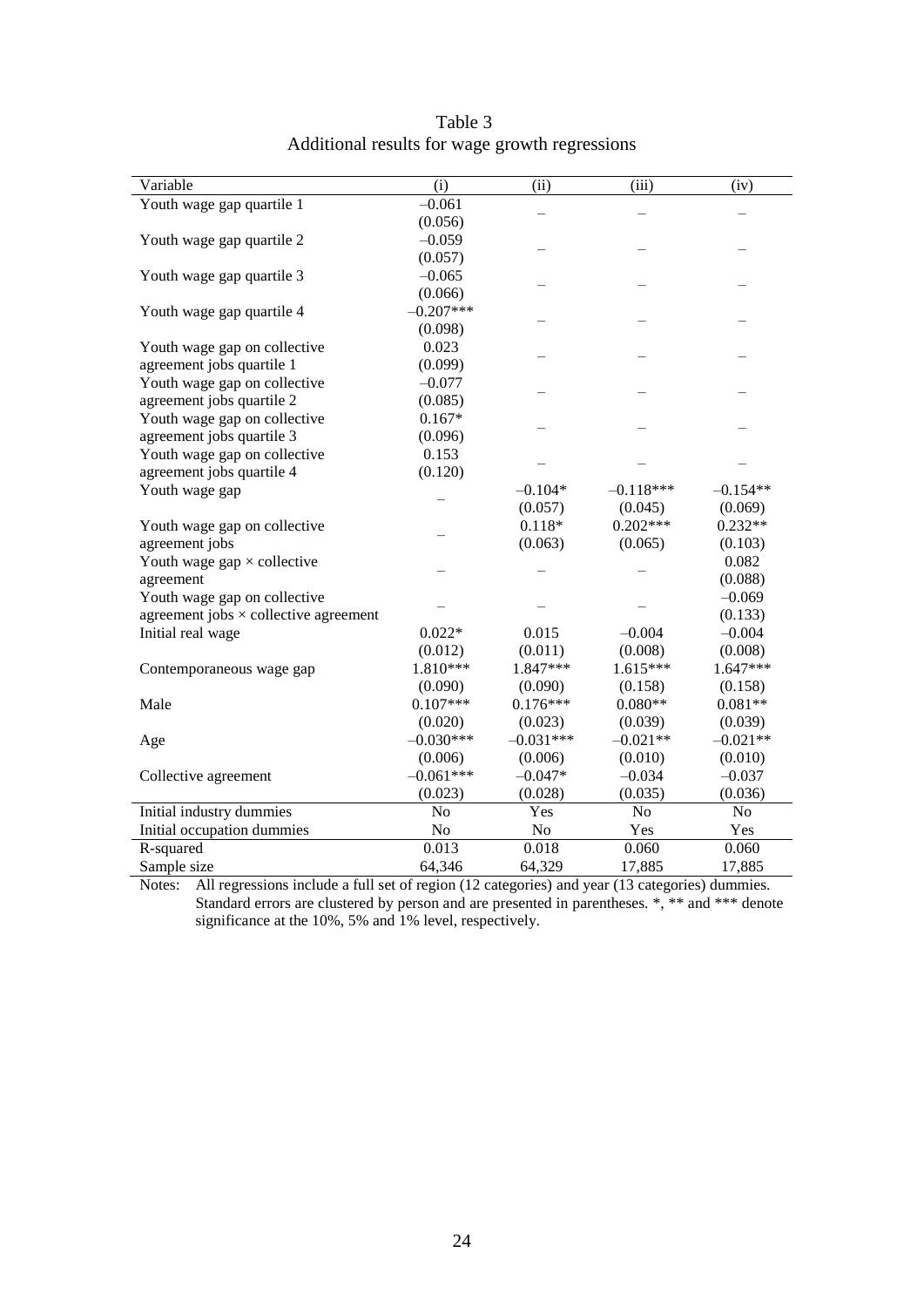| Table 4                                                          |
|------------------------------------------------------------------|
| Results for wage regressions using different training age ranges |

| Variable                     | Training age range |            |          |           |
|------------------------------|--------------------|------------|----------|-----------|
|                              | $16-18$            | 16-19      | $16-20$  | 16-21     |
| Youth wage gap               | $-0.090*$          | $-0.120**$ | $-0.051$ | $-0.109*$ |
|                              | (0.051)            | (0.054)    | (0.050)  | (0.058)   |
| Youth wage gap on collective | $0.117*$           | $0.121*$   | 0.080    | $0.117*$  |
| agreement jobs               | (0.063)            | (0.063)    | (0.056)  | (0.065)   |
| R-squared                    | 0.039              | 0.009      | 0.011    | 0.013     |
| Sample size                  | 14.075             | 28,095     | 44.122   | 64,346    |

Notes: All regressions include initial real wage, contemporaneous wage gap, male, age, collective agreement and a full set of region (12 categories) and year (13 categories) dummies. Standard errors are clustered by person and are presented in parentheses. \*, \*\* and \*\*\* denote significance at the 10%, 5% and 1% level, respectively.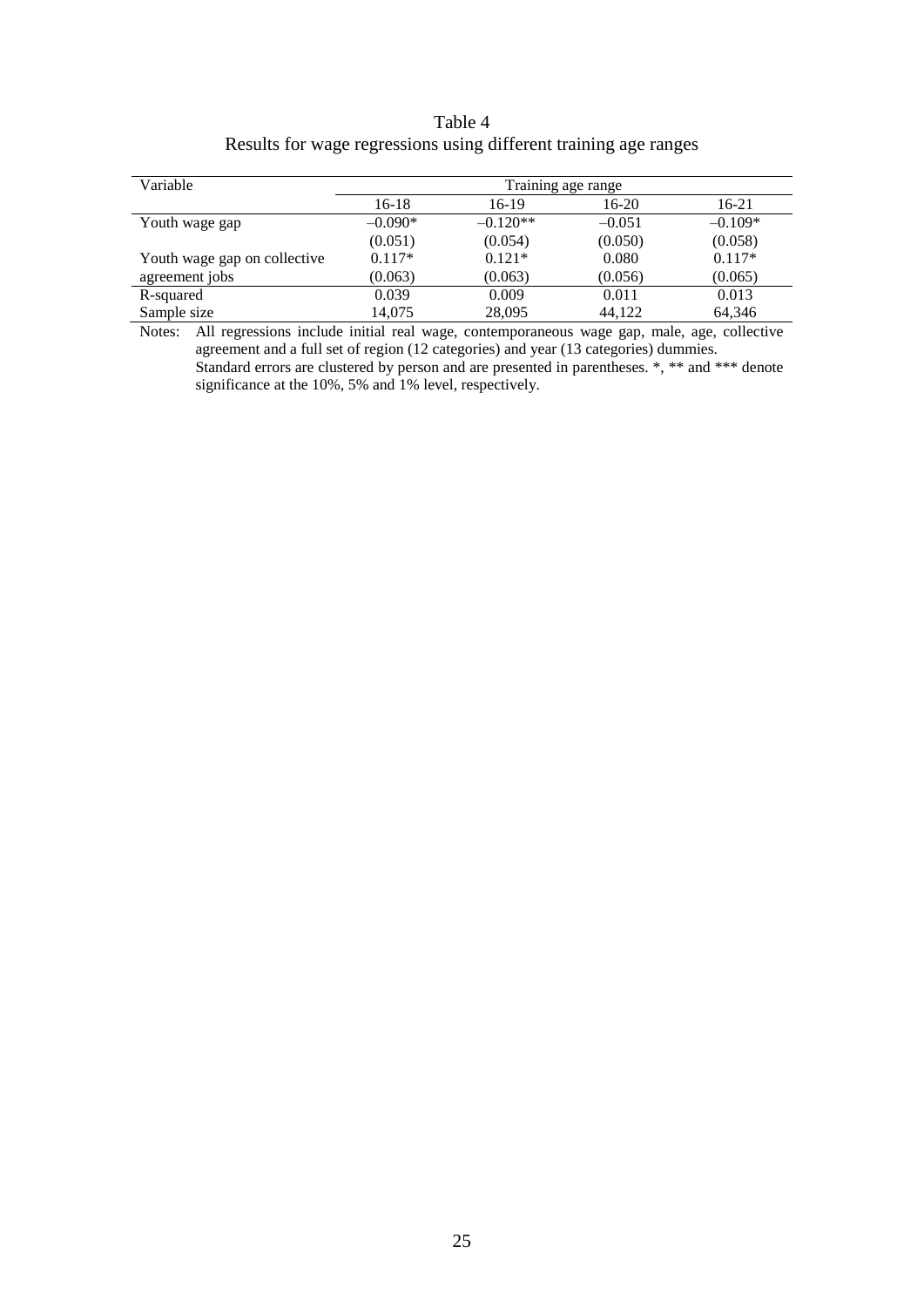| Variable                     | (i)         | (ii)          | (iii)     | (iii)        |
|------------------------------|-------------|---------------|-----------|--------------|
|                              | Base pay    | Incentive pay | Shift pay | Overtime pay |
| Youth wage gap               | $-0.032$    | $-0.022$ ***  | $-0.003$  | $-0.051$     |
|                              | (0.029)     | (0.008)       | (0.005)   | (0.044)      |
| Youth wage gap on collective | 0.011       | $0.023*$      | 0.001     | 0.078        |
| agreement jobs               | (0.041)     | (0.013)       | (0.007)   | (0.051)      |
| Initial real wage            | $0.030***$  | $-0.007***$   | $-0.001$  | 0.001        |
|                              | (0.011)     | (0.002)       | (0.001)   | (0.001)      |
| Contemporaneous wage gap     | $1.724***$  | $0.047*$      | $0.024**$ | $0.045***$   |
|                              | (0.095)     | (0.026)       | (0.011)   | (0.017)      |
| Male                         | $0.078***$  | 0.011         | 0.003     | $0.009*$     |
|                              | (0.018)     | (0.009)       | (0.003)   | (0.005)      |
| Age                          | $-0.022***$ | 0.000         | $-0.001*$ | $-0.003***$  |
|                              | (0.006)     | (0.002)       | (0.001)   | (0.001)      |
| Collective agreement         | $-0.070***$ | 0.007         | $-0.001$  | $-0.001$     |
|                              | (0.020)     | (0.010)       | (0.003)   | (0.007)      |
| R-squared                    | 0.012       | 0.001         | 0.001     | 0.001        |
| Sample size                  | 61,064      | 61,064        | 61,064    | 61,064       |

| Table 5                                 |  |
|-----------------------------------------|--|
| Results using components of wage growth |  |

Notes: All regressions include a full set of region (12 categories) and year (13 categories) dummies. Standard errors are clustered by person and are presented in parentheses. \*, \*\* and \*\*\* denote significance at the 10%, 5% and 1% level, respectively.